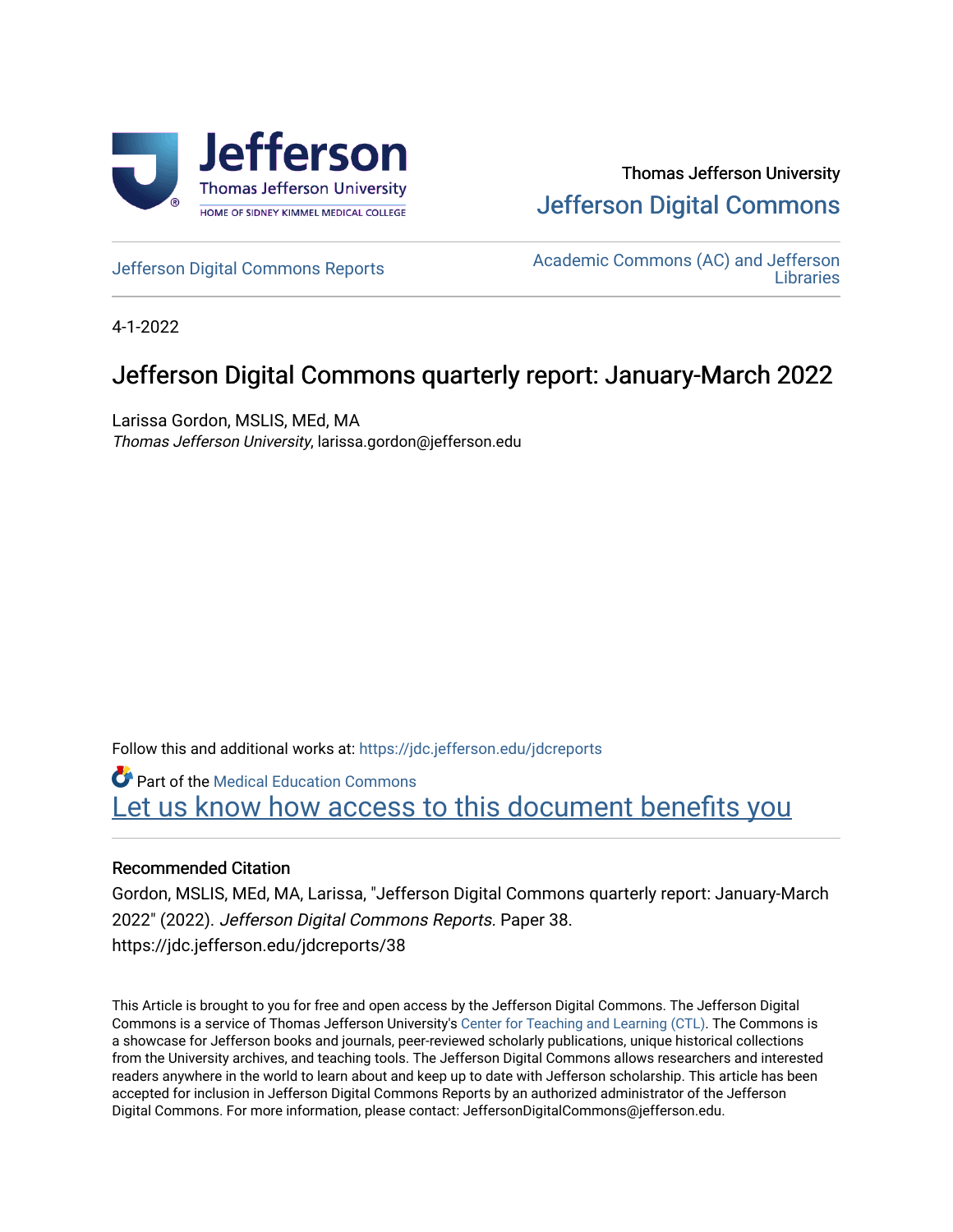## **Jefferson Digital Commons Quarterly Report: January-March 2022**

Happy Spring, and welcome to another Jefferson Digital Commons Quarterly Report! Here are last quarter's numbers:

- **427** works posted
- **164680** downloads
- **6133** streams
- **204** countries visited the site
- **6958** institutions accessed content



#### **New Page**

#### [Undergraduate Medical Education](https://jdc.jefferson.edu/ume/)

#### **In this Issue**

- *Articles*
- *Thesis/Dissertations*
- *Grand Rounds and Lectures*
- *Capstone Presentations*
- *Journals and Newsletters*
- *Posters*
- Miscellaneous
- *What People are Saying About the Jefferson Digital Commons*

#### **Articles**

• A Just-in-Time Video Primer on Pneumothorax [Pathophysiology](https://jdc.jefferson.edu/emfp/179) and Early Management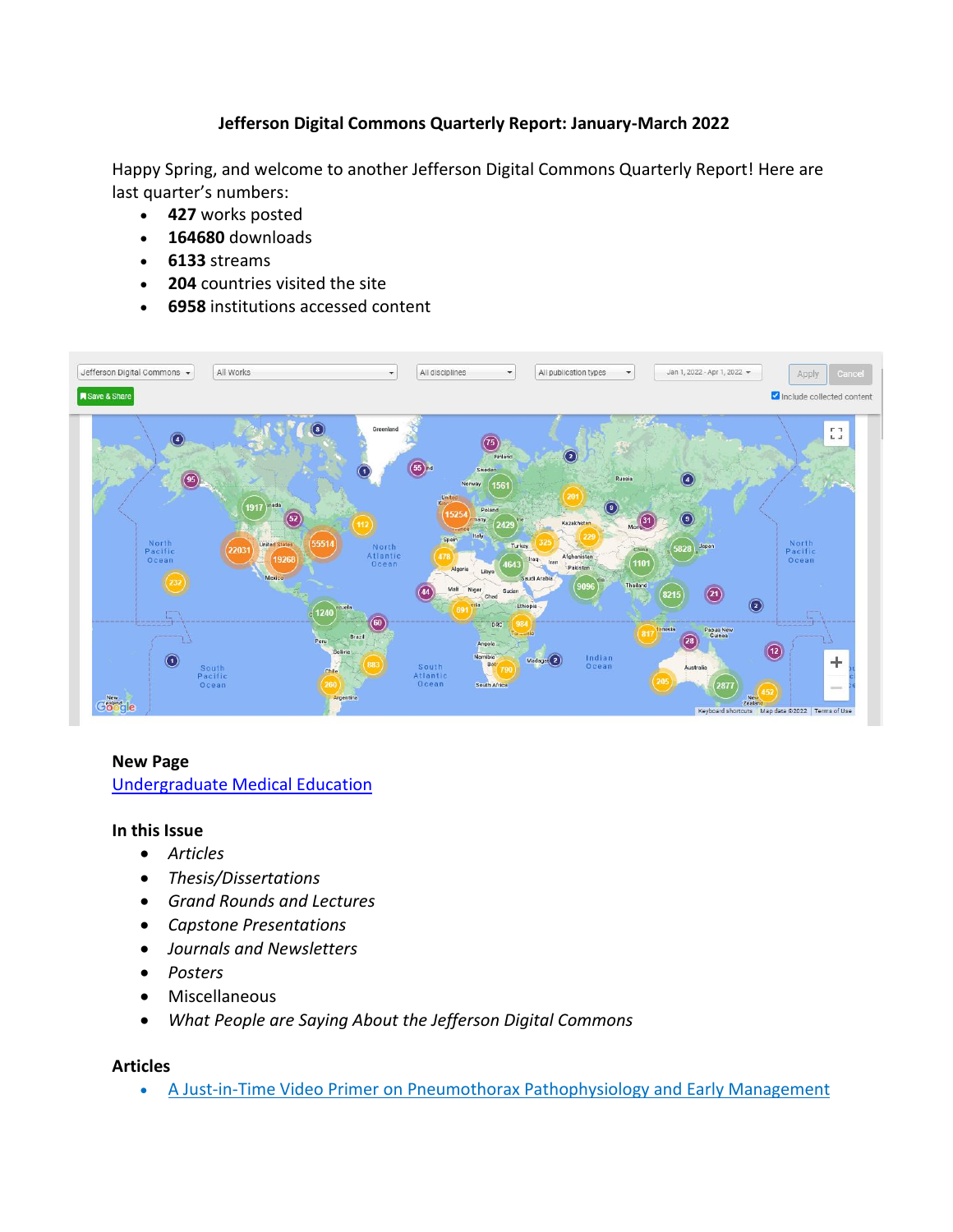- [Clinician-Performed](https://jdc.jefferson.edu/emfp/178) Bedside Ultrasound in Improving Diagnostic Accuracy in Patients [Presenting](https://jdc.jefferson.edu/emfp/178) to the ED with Acute Dyspnea.
- Developing standardized patient-based cases for [communication](https://jdc.jefferson.edu/emfp/177) training: lessons learned from training residents to [communicate](https://jdc.jefferson.edu/emfp/177) diagnostic uncertainty.

• Patient Safety Escape Room: A Graduate Medical Education [Simulation](https://jdc.jefferson.edu/emfp/176) for Event [Reporting.](https://jdc.jefferson.edu/emfp/176)

• [Analyzing the Effect of Interview Time and Day on Emergency Medicine Residency](https://jdc.jefferson.edu/emfp/175)  [Interview Scores](https://jdc.jefferson.edu/emfp/175)

- [Principles of Hypotensive Shock: A Video Introduction to Pathophysiology and](https://jdc.jefferson.edu/emfp/174)  [Treatment Strategies](https://jdc.jefferson.edu/emfp/174)
- [Laryngeal blastomycosis with subsequent heart failure from itraconazole therapy.](https://jdc.jefferson.edu/medfp/346)
- Coinfections in Patients With Cancer and COVID-19: A COVID-19 and Cancer Consortium (CCC19) Study

• Mutant LRRK2 in lymphocytes regulates neurodegeneration via IL-6 in an inflammatory [model of Parkinson's disease](https://jdc.jefferson.edu/department_neuroscience/65)

- [Detection of lung carcinoma arising from ground glass opacities \(GGO\) after 5 years -](https://jdc.jefferson.edu/surgeryfp/208) A [retrospective review](https://jdc.jefferson.edu/surgeryfp/208)
- [A sacral filum terminale arteriovenous fistula fed by a left T9 artery of Adamkiewicz](https://jdc.jefferson.edu/neurosurgeryfp/182)
- [Chronic relapsing neutrophilic meningitis as the sole manifestation of nocardiosis in a](https://jdc.jefferson.edu/neurosurgeryfp/181)  [patient with mixed connective tissue disease.](https://jdc.jefferson.edu/neurosurgeryfp/181)
- [12 Tips to Guarantee a Fragmented \(Absolutely Terrible\) Curriculum in a](https://jdc.jefferson.edu/phbfp/67) Time of Crisis

• [James Lind Alliance Priority Setting Partnership for Degenerative Cervical Myelopathy](https://jdc.jefferson.edu/neurosurgeryfp/180)  [\[AO Spine RECODE-DCM\]: An Overview of the Methodology Used to Process and Short-List](https://jdc.jefferson.edu/neurosurgeryfp/180) 

[Research Uncertainties](https://jdc.jefferson.edu/neurosurgeryfp/180)

- Rotenone induces regionally distinct α[-synuclein protein aggregation and activation of](https://jdc.jefferson.edu/department_neuroscience/64)  [glia prior to loss of dopaminergic neurons in C57Bl/6 mice](https://jdc.jefferson.edu/department_neuroscience/64)
- Improved Cotard [Delusion and Motor Function in Parkinson's Disease following](https://jdc.jefferson.edu/neurologyfp/279)  [Electroconvulsive Therapy \(ECT\)](https://jdc.jefferson.edu/neurologyfp/279)

Rare occurrence of pseudomyxoma peritonei (PMP) syndrome arising from a malignant transformed [ovarian primary mature cystic teratoma treated by cytoreductive surgery and](https://jdc.jefferson.edu/surgeryfp/207)  [HIPEC: a case report](https://jdc.jefferson.edu/surgeryfp/207)

• [Disparities in Delaware Caregiver Beliefs about the COVID-19 Vaccine for their Children](https://jdc.jefferson.edu/pedsfp/112)

• [Is Timing of Steroid Exposure Prior to Immune Checkpoint Inhibitor Initiation Associated](https://jdc.jefferson.edu/medoncfp/179)  [with Treatment Outcomes in Melanoma? A Population-Based Study](https://jdc.jefferson.edu/medoncfp/179)

• [Evidence for Paracrine Protective Role of Exogenous αA](https://jdc.jefferson.edu/bmpfp/210)-Crystallin in Retinal Ganglion [Cells](https://jdc.jefferson.edu/bmpfp/210)

• [Characterization of basal ganglia volume changes in the context of HIV and](https://jdc.jefferson.edu/medfp/345)  [polysubstance use](https://jdc.jefferson.edu/medfp/345)

- [VTE and anticoagulation in menstruating women](https://jdc.jefferson.edu/medfp/344)
- [Differential recognition of canonical NF-](https://jdc.jefferson.edu/bmpfp/209) $\kappa$ B dimers by Importin  $\alpha$ 3
- [Response of Astrocyte Subpopulations Following Spinal Cord Injury](https://jdc.jefferson.edu/department_neuroscience/63)
- [Astrocyte-secreted chordin-like 1 regulates spine density after ischemic injury](https://jdc.jefferson.edu/department_neuroscience/62)
- [Is Shunt Location a Risk Factor for the Development of De Novo Post-shunt Seizures?](Is%20Shunt%20Location%20a%20Risk%20Factor%20for%20the%20Development%20of%20De%20Novo%20Post-shunt%20Seizures?)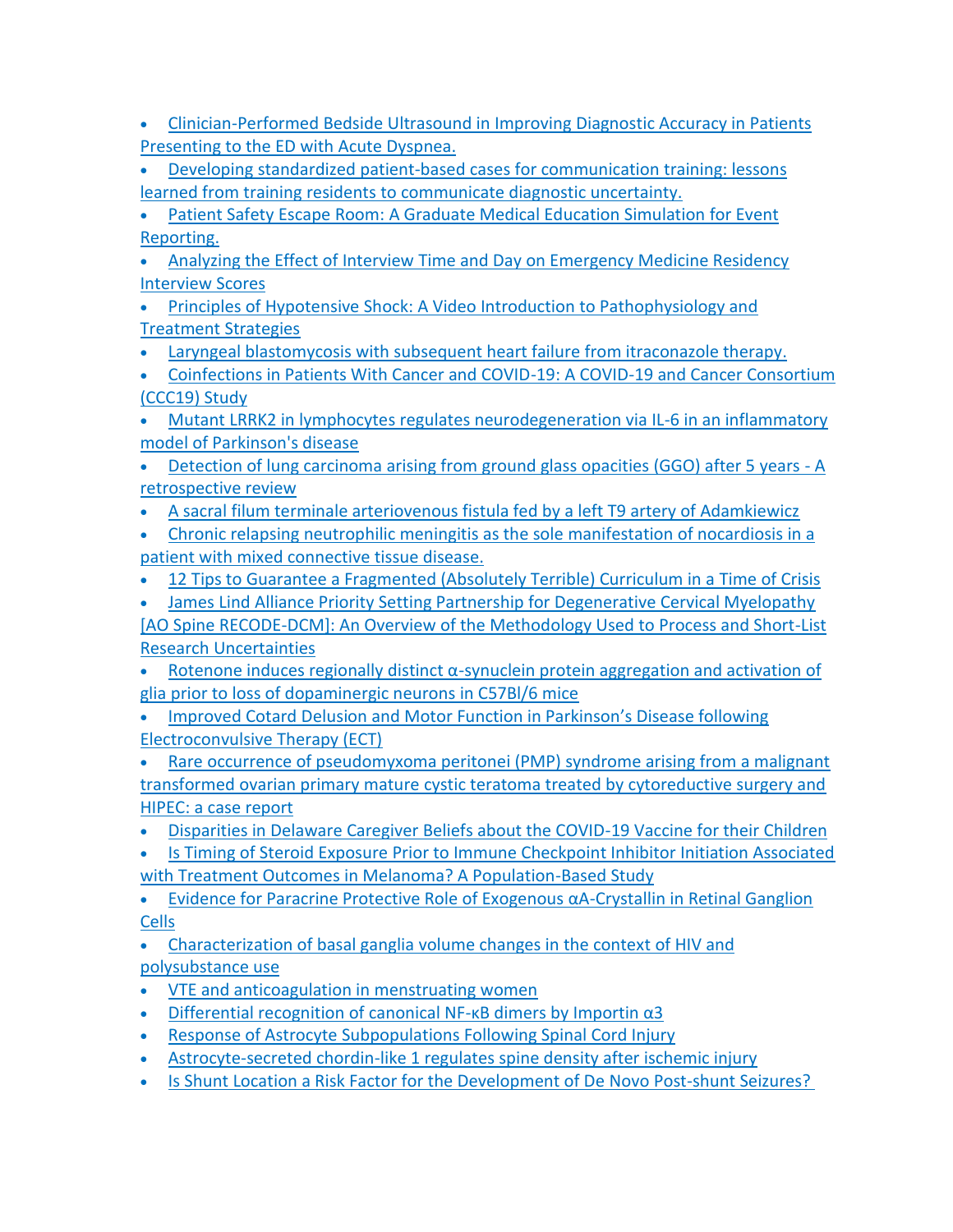- [Commentary: Zoom into the coronary anastomosis during coronavirus disease 2019](https://jdc.jefferson.edu/cardiologyfp/96)  [\(COVID-19\)](https://jdc.jefferson.edu/cardiologyfp/96)
- [Peripheral Neuropathy Evaluations of Patients With Prolonged Long COVID.](https://jdc.jefferson.edu/neurologyfp/277/)

• [Crizotinib in patients with tumors harboring ALK or ROS1 rearrangements in the NCI-](https://jdc.jefferson.edu/medoncfp/178/)[MATCH trial.](https://jdc.jefferson.edu/medoncfp/178/)

- [Consistency of Acetabular Height in Sequential Bilateral Total Hip Arthroplasty](https://jdc.jefferson.edu/rothman_institute/165/)
- [Establishing Diagnostic Criteria for Degenerative Cervical Myelopathy \[AO Spine](https://jdc.jefferson.edu/neurosurgeryfp/179)  [RECODE-DCM Research Priority Number 3\]](https://jdc.jefferson.edu/neurosurgeryfp/179)
- [Patient and provider experiences with CBT-I administered in-person or via telemedicine:](https://jdc.jefferson.edu/healthpolicyfaculty/145)  [A randomized non-inferiority trial](https://jdc.jefferson.edu/healthpolicyfaculty/145)
- [Developing Novel Therapies for Degenerative Cervical Myelopathy \[AO Spine RECODE-](https://jdc.jefferson.edu/neurosurgeryfp/178)[DCM Research Priority Number 7\]: Opportunities From Restorative Neurobiology.](https://jdc.jefferson.edu/neurosurgeryfp/178)
- [Establishing the Socio-Economic Impact of Degenerative Cervical Myelopathy Is](https://jdc.jefferson.edu/orthofp/171)  [Fundamental to Improving Outcomes \[AO Spine RECODE-DCM Research Priority Number 8\]](https://jdc.jefferson.edu/orthofp/171)

• [Improving Awareness Could Transform Outcomes in Degenerative Cervical Myelopathy](https://jdc.jefferson.edu/orthofp/170)  [\[AO Spine RECODE-DCM Research Priority Number 1\]](https://jdc.jefferson.edu/orthofp/170)

• [A New Framework for Investigating the Biological Basis of Degenerative Cervical](https://jdc.jefferson.edu/neurosurgeryfp/177)  [Myelopathy \[AO Spine RECODE-DCM Research Priority Number 5\]: Mechanical Stress,](https://jdc.jefferson.edu/neurosurgeryfp/177)  [Vulnerability and Time](https://jdc.jefferson.edu/neurosurgeryfp/177)

- [Developing Peri-Operative Rehabilitation in Degenerative Cervical Myelopathy \[AO](https://jdc.jefferson.edu/neurosurgeryfp/176)  [Spine RECODE-DCM Research Priority Number 6\]: An Unexplored Opportunity?](https://jdc.jefferson.edu/neurosurgeryfp/176)
- [Immortal plain gut sutures: A case report](https://jdc.jefferson.edu/willsfp/152)
- [Clinically adjudicated deceased donor acute kidney injury and graft outcomes](https://jdc.jefferson.edu/medfp/343)
- [Tadalafil Enhances Immune Signatures in Response to Neoadjuvant Nivolumab in](https://jdc.jefferson.edu/otofp/62)  [Resectable Head and Neck Squamous Cell Carcinoma](https://jdc.jefferson.edu/otofp/62)
- [Association of chronic central serous chorioretinopathy with subclinical Cushing's](https://jdc.jefferson.edu/willsfp/151)  [syndrome.](https://jdc.jefferson.edu/willsfp/151)
- [Successful Treatment With Daptomycin of MRSA Empyema Complicated by Right-Sided](https://jdc.jefferson.edu/internalfp/48)  [Loculated Pleural Effusion Refractory to Vancomycin](https://jdc.jefferson.edu/internalfp/48)
- [Optimizing the Application of Surgery for Degenerative Cervical Myelopathy \[AO Spine](https://jdc.jefferson.edu/neurosurgeryfp/175)  [RECODE-DCM Research Priority Number 10\]](https://jdc.jefferson.edu/neurosurgeryfp/175)

• [Degenerative Cervical Myelopathy: Development and Natural History \[AO Spine](https://jdc.jefferson.edu/neurosurgeryfp/174)  [RECODE-DCM Research Priority Number 2\].](https://jdc.jefferson.edu/neurosurgeryfp/174)

• [A Prospective Cohort Study of the Clinical Predictors of Bacteremia in Under-Five](https://jdc.jefferson.edu/petfp/141)  [Children With Acute Undifferentiated Fever Attending a Secondary Health Facility in](https://jdc.jefferson.edu/petfp/141)  [Northwestern Nigeria](https://jdc.jefferson.edu/petfp/141)

• [Study protocol for the Innovative Support for Patients with SARS-COV-2 Infections](https://jdc.jefferson.edu/emfp/173)  [Registry \(INSPIRE\): A longitudinal study of the medium and long-term sequelae of SARS-](https://jdc.jefferson.edu/emfp/173)[CoV-2 infection](https://jdc.jefferson.edu/emfp/173)

- [Targeting Angiogenesis in Squamous Cell Carcinoma of the Head and Neck:](https://jdc.jefferson.edu/medoncfp/177)  [Opportunities in the Immunotherapy Era](https://jdc.jefferson.edu/medoncfp/177)
- [C1q/TNF-Related Protein 3 Prevents Diabetic Retinopathy via AMPK-Dependent](https://jdc.jefferson.edu/medfp/342)  Stabilization of Blood–[Retinal Barrier Tight Junctions](https://jdc.jefferson.edu/medfp/342)
- [Viral Ejection Proteins: Mosaically Conserved, Conformational Gymnasts](https://jdc.jefferson.edu/bmpfp/208)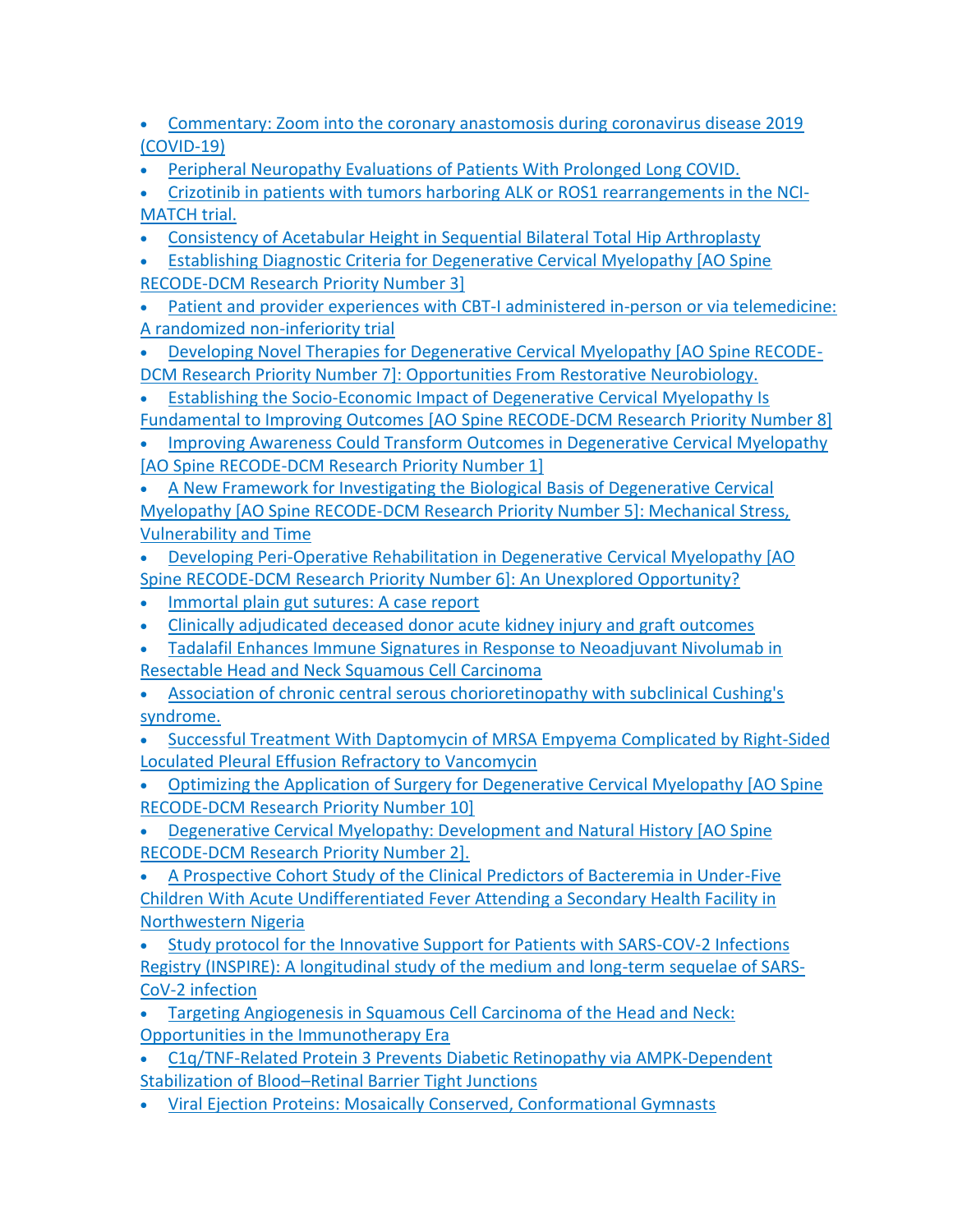- [Innovations in cervical spine trauma: Developing the next generation upper cervical](https://jdc.jefferson.edu/rothman_institute/164)  [spine injury classification system](https://jdc.jefferson.edu/rothman_institute/164)
- [Breastfeeding Awareness and Empowerment \(BAE\): A Black Women-Led Approach to](https://jdc.jefferson.edu/nursfp/114)  [Promoting a Multigenerational Culture of Health](https://jdc.jefferson.edu/nursfp/114)
- [Interplay between an ATP-binding cassette F protein and the ribosome from](https://jdc.jefferson.edu/bmpfp/207)  [Mycobacterium tuberculosis](https://jdc.jefferson.edu/bmpfp/207)
- The effect of scan and patient parameters on the diagnostic performance of AI for [detecting coronary stenosis on coronary CT angiography](https://jdc.jefferson.edu/internalfp/47)
- [Clinical and angiographic success and safety comparison of coronary intravascular](https://jdc.jefferson.edu/medfp/341)  [lithotripsy: An updated meta-analysis](https://jdc.jefferson.edu/medfp/341)
- Small extracellular vesicle-mediated ITGB6 siRNA delivery downregulates the  $α$ Vβ6 [integrin and inhibits adhesion and migration of recipient prostate cancer cells](https://jdc.jefferson.edu/cbfp/190)
- [Down Syndrome and Dementia:: A Patient and Care-Giver Centered Approach](https://jdc.jefferson.edu/otfp/84/)
- [29 m 6 A-RNA Methylation \(Epitranscriptomic\) Regulators Are Regulated in 41 Diseases](https://jdc.jefferson.edu/transmedfp/97)  [including Atherosclerosis and Tumors Potentially via ROS Regulation -](https://jdc.jefferson.edu/transmedfp/97) 102 Transcriptomic [Dataset Analyses](https://jdc.jefferson.edu/transmedfp/97)
- [Four Faces of Cell-Surface HLA Class-I: Their Antigenic and Immunogenic Divergence](https://jdc.jefferson.edu/medfp/340)  [Generating Novel Targets for Vaccines](https://jdc.jefferson.edu/medfp/340)
- [Increased Drp1 promotes autophagy and ESCC progression by mtDNA stress mediated](https://jdc.jefferson.edu/medoncfp/176)  [cGAS-STING pathway.](https://jdc.jefferson.edu/medoncfp/176)
- [Is Timing of Steroid Exposure Prior to Immune Checkpoint Inhibitor Initiation Associated](https://jdc.jefferson.edu/medoncfp/175)  [with Treatment Outcomes in Melanoma? A Population-Based Study](https://jdc.jefferson.edu/medoncfp/175)
- [Microorganism Profiles of Penile Prosthesis Removed for Infection, Erosion, and](https://jdc.jefferson.edu/urologyfp/68)  [Mechanical Malfunction Based on Next-Generation Sequencing.](https://jdc.jefferson.edu/urologyfp/68)
- [The demographics of pain after spinal cord injury: a survey of our model system.](https://jdc.jefferson.edu/anfp/78)
- [Proteasome-mediated proteolysis of the polyglutamine-expanded androgen receptor is](https://jdc.jefferson.edu/bmpfp/206)
- [a late event in spinal and bulbar muscular atrophy \(SBMA\) pathogenesis.](https://jdc.jefferson.edu/bmpfp/206)
- [Acute Esophageal Necrosis Secondary to a Paraesophageal Hernia.](https://jdc.jefferson.edu/medfp/339)
- [Fulminant Giant Cell Myocarditis Requiring Bridge With Mechanical Circulatory Support](https://jdc.jefferson.edu/cardiologyfp/95)  [to Heart Transplantation](https://jdc.jefferson.edu/cardiologyfp/95)
- [A prospective examination of sex differences in posttraumatic autonomic functioning.](https://jdc.jefferson.edu/emfp/170)
- [Enhancing precision in bioprinting utilizing fuzzy systems](https://jdc.jefferson.edu/orthofp/167)
- [Choosing Performance-Based Outcome Measures of Daily Living Skills and Socialization](http://jdc.jefferson.edu/otfp/83)  [for Clinical Trials in Autistic Children](http://jdc.jefferson.edu/otfp/83)
- [Anti-CD40 Antibody Fused to CD40 Ligand Is a Superagonist Platform for Adjuvant](http://jdc.jefferson.edu/mifp/155)  [Intrinsic DC-Targeting Vaccines.](http://jdc.jefferson.edu/mifp/155)
- [Flash glucose monitoring in type 2 diabetes managed with basal insulin in the USA: a](http://jdc.jefferson.edu/endocrinologyfp/5)  [retrospective real-world chart review study and meta-analysis.](http://jdc.jefferson.edu/endocrinologyfp/5)
- Dysregulation of miR-21-associated miRNA regulatory networks by chronic ethanol consumption impairs liver regeneration.
- [Burnout: exploring the differences between U.S. and international medical graduates.](https://jdc.jefferson.edu/surgeryfp/206)

• [Utility of blood as the clinical specimen for the diagnosis of ocular toxoplasmosis using](https://jdc.jefferson.edu/willsfp/149)  [uracil DNA glycosylase-supplemented loop-mediated isothermal amplification and real-time](https://jdc.jefferson.edu/willsfp/149)  [polymerase chain reaction assays based on REP-529 sequence and B1 gene](https://jdc.jefferson.edu/willsfp/149)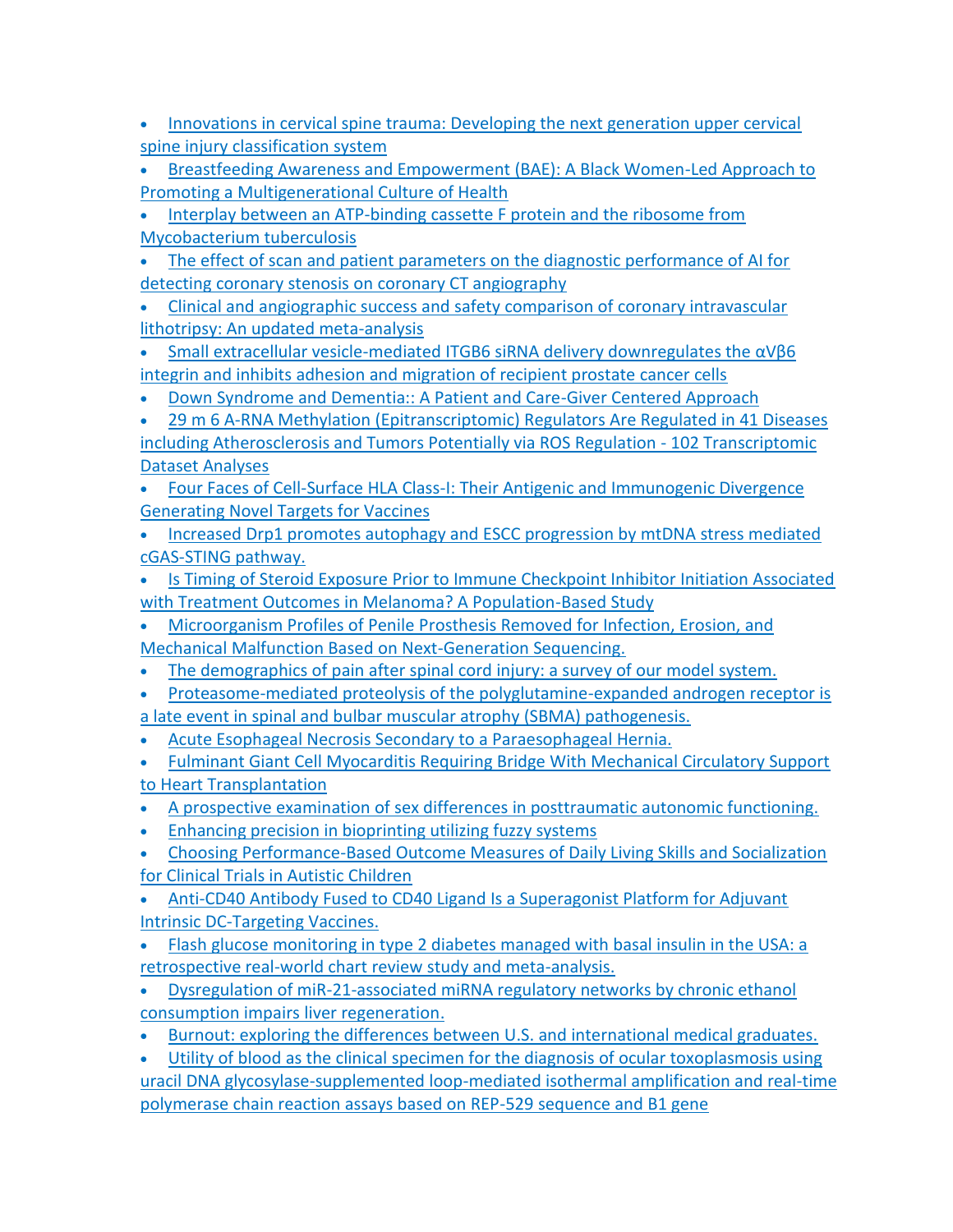- [Novel Oncogenic Transcription Factor Cooperation in RB-Deficient Cancer](https://jdc.jefferson.edu/cbfp/186/)
- [Multi-center planning study of radiosurgery for intracranial metastases through](https://jdc.jefferson.edu/radoncfp/162)  Automation [\(MC-Implementation of an Outpatient HD-MTX Initiative](https://jdc.jefferson.edu/radoncfp/162)
- [Care Gaps and Recommendations in Vestibular Migraine: An Expert Panel Summit](https://jdc.jefferson.edu/neurologyfp/275/)

• Microbial Cell Factory of Baccatin III Preparation in Escherichia coli by Increasing DBAT [Thermostability and in vivo Acetyl-CoA Supply](http://jdc.jefferson.edu/pacbfp/347)

• [Atypical Ataxia Presentation in Variant Ataxia Telangiectasia: Iranian Case-Series and](http://jdc.jefferson.edu/neurologyfp/274)  [Review of the Literature](http://jdc.jefferson.edu/neurologyfp/274)

• [Suppression of PI3K signaling is linked to autophagy activation and the spatiotemporal](http://jdc.jefferson.edu/pacbfp/346)  [induction of the lens organelle free zone](http://jdc.jefferson.edu/pacbfp/346)

- [The Role of Decorin Proteoglycan in Mitophagy.](https://jdc.jefferson.edu/pacbfp/345/)
- [Extreme Longevity: Analysis of the Direct or Indirect Influence of Environmental Factors](https://jdc.jefferson.edu/medfp/334/)  [on Old, Nonagenarians, and Centenarians in Cilento, Italy](https://jdc.jefferson.edu/medfp/334/)

• [Spatial Metrics of Interaction between CD163-Positive Macrophages and Cancer Cells](https://jdc.jefferson.edu/petfp/139/)  [and Progression-Free Survival in Chemo-Treated Breast Cancer](https://jdc.jefferson.edu/petfp/139/)

• [Dysregulation of Biomarkers of Hemostatic Activation and Inflammatory Processes are](https://jdc.jefferson.edu/cardiologyfp/94/)  [Associated with Adverse Outcomes in Pulmonary Embolism](https://jdc.jefferson.edu/cardiologyfp/94/)

• [OGR1-dependent regulation of the allergen-induced asthma phenotype](http://jdc.jefferson.edu/pulmcritcarefp/22)

• [The relationship between malignant tumors and ischemic stroke: II. Chronology of](http://jdc.jefferson.edu/medfp/335)  [diagnoses and treatment of strokes](http://jdc.jefferson.edu/medfp/335)

• [Positive Selection and Enhancer Evolution Shaped Lifespan and Body Mass in Great](http://jdc.jefferson.edu/bmpfp/204)  [Apes](http://jdc.jefferson.edu/bmpfp/204)

• [Reactive oxygen species reprogram macrophages to suppress antitumor immune](http://jdc.jefferson.edu/pacbfp/350)  [response through the exosomal miR-155-5p/PD-L1 pathway](http://jdc.jefferson.edu/pacbfp/350)

• [Characterization of a new WHIM syndrome mutant reveals mechanistic differences in](http://jdc.jefferson.edu/bmpfp/203)  [regulation of the chemokine receptor CXCR4](http://jdc.jefferson.edu/bmpfp/203)

• [Abi1 mediates airway smooth muscle cell proliferation and airway remodeling via](http://jdc.jefferson.edu/transmedfp/94)  [Jak2/STAT3 signaling](http://jdc.jefferson.edu/transmedfp/94)

• [miR-196a Upregulation Contributes to Gefitinib Resistance through Inhibiting GLTP](http://jdc.jefferson.edu/pacbfp/349)  **[Expression](http://jdc.jefferson.edu/pacbfp/349)** 

• [Comparison of Automated Ribotyping, spa Typing, and MLST in 108 Clinical Isolates of](http://jdc.jefferson.edu/rothman_institute/160)  [Staphylococcus aureus from Orthopedic Infections](http://jdc.jefferson.edu/rothman_institute/160)

• [Alcohol Consumption, Bone Mineral Density, and Risk of Osteoporotic Fractures: A](http://jdc.jefferson.edu/rothman_institute/159)  [Dose-Response Meta-Analysis](http://jdc.jefferson.edu/rothman_institute/159)

• [A taxonomy of childhood pedal cyclist injuries from latent class analysis: associations](http://jdc.jefferson.edu/neurosurgeryfp/172)  [with factors pertinent to prevention](http://jdc.jefferson.edu/neurosurgeryfp/172)

- [Hyperreflective band on anterior segment optical coherence tomography](http://jdc.jefferson.edu/willsfp/150)
- [RAS-mediated tumor stress adaptation and the targeting opportunities it presents](http://jdc.jefferson.edu/cbfp/187)
- [Partial treatment response to capmatinib in MET-amplified metastatic intrahepatic](https://jdc.jefferson.edu/medoncfp/171/)  [cholangiocarcinoma: case report & review of literature](https://jdc.jefferson.edu/medoncfp/171/)
- [Targeting gastrointestinal cancers with chimeric antigen receptor \(CAR\)-T cell therapy](http://jdc.jefferson.edu/petfp/140)

• [Ovarian cancer G protein-coupled receptor 1 inhibits A549 cells migration through](http://jdc.jefferson.edu/transmedfp/93)  [casein kinase 2α intronless gene and neutral endopeptidase](http://jdc.jefferson.edu/transmedfp/93)

• [Angiotensin blockade therapy and survival in pancreatic cancer: a population study](http://jdc.jefferson.edu/healthpolicyfaculty/143)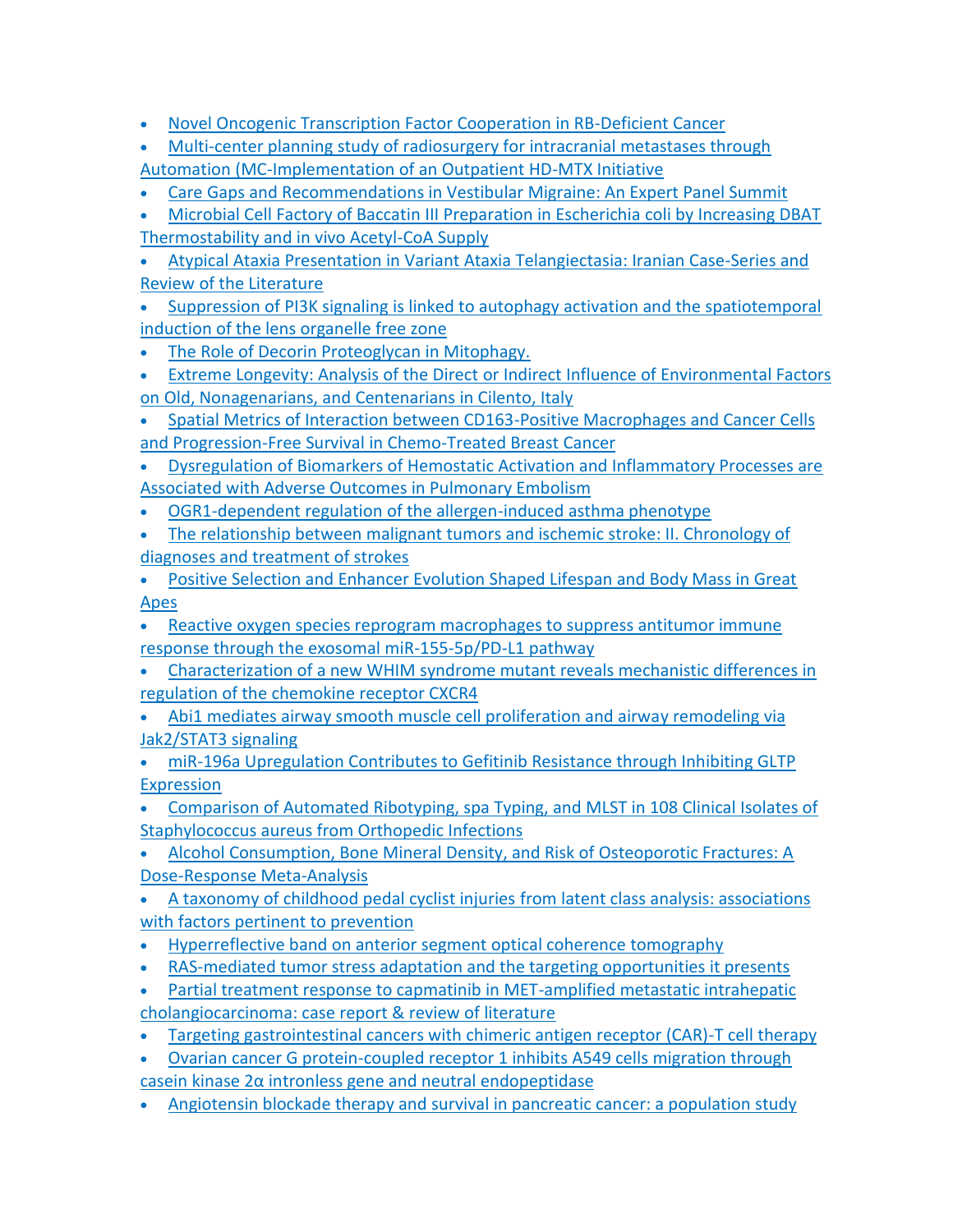- [Clinical Factors Implicated in Antibiotic Resistance in Helicobacter pylori Patients](http://jdc.jefferson.edu/internalfp/46)
- [Trsper: a web-based application for Archimedes spiral analysis](http://jdc.jefferson.edu/neurologyfp/263)
- [Hypercalcemia of Malignancy Attributed to Cosecretion of PTH and PTHRP in Lung](http://jdc.jefferson.edu/medoncfp/172)  [Adenocarcinoma](http://jdc.jefferson.edu/medoncfp/172)

• [Medical factors associated with caregiver intention to vaccinate their children against](http://jdc.jefferson.edu/medfp/337)  [COVID-19](http://jdc.jefferson.edu/medfp/337)

- [Retraction Note: Obesity-induced adipokine imbalance impairs mouse pulmonary](http://jdc.jefferson.edu/transmedfp/95)  [vascular endothelial function and primes the lung for injury](http://jdc.jefferson.edu/transmedfp/95)
- [Synthesis, Characterization and Physicochemical Properties of Biogenic Silver](http://jdc.jefferson.edu/medfp/336)  [Nanoparticle-Encapsulated Chitosan Bionanocomposites](http://jdc.jefferson.edu/medfp/336)
- [Langerhans cells and cDC1s play redundant roles in mRNA-LNP induced protective anti](http://jdc.jefferson.edu/mifp/156)[influenza and anti-SARS-CoV-2 immune responses](http://jdc.jefferson.edu/mifp/156)
- [Response of Astrocyte Subpopulations Following Spinal Cord Injury.](https://jdc.jefferson.edu/farberneursofp/42)
- [Blood-Brain Barrier Disruption Mediated by FFA1 Receptor-Evidence Using Miniscope](https://jdc.jefferson.edu/pharmacyfp/50)
- [Assessment of Regional Variability in COVID-19 Outcomes Among Patients With Cancer](https://jdc.jefferson.edu/kimmelccfp/86/)  [in the United States.](https://jdc.jefferson.edu/kimmelccfp/86/)
- [Interferon Gamma Release Assay Mitogen Responses in COVID-19](https://jdc.jefferson.edu/pacbfp/348/)
- [A Telephone-Adapted Mindfulness-Based Stress Reduction Program: Preliminary Effects](https://jdc.jefferson.edu/jmbcimfp/24/)  [among Healthcare Employees](https://jdc.jefferson.edu/jmbcimfp/24/)
- [Personalized Nutrition as a Key Contributor to Improving Radiation Response in Breast](https://jdc.jefferson.edu/radoncfp/159)  **[Cancer](https://jdc.jefferson.edu/radoncfp/159)**
- [Attitudes toward osteopathic medicine scale: development and psychometrics](https://jdc.jefferson.edu/medfp/330)
- Combination Intrathecal Drug Therapy Strategies for Pain Management
- [Cross Talk between ARF1 and RhoA Coordinates the Formation of Cytoskeletal Scaffolds](https://jdc.jefferson.edu/mifp/154)  [during Chlamydia Infection](https://jdc.jefferson.edu/mifp/154)
- Platelet microRNAs inhibit primary tumor growth via broad modulation of tumor cell mRNA expression in ectopic pancreatic cancer in mice
- [Metabolic Pathways and Targets in Chondrosarcoma](https://jdc.jefferson.edu/medoncfp/169)
- Inhibition of NADPH oxidase blocks NETosis and reduces thrombosis in heparin-induced thrombocytopenia
- [Eliminating Contamination in Umbilical Cord Blood Culture Sampling for Early-Onset](https://jdc.jefferson.edu/medfp/328/)  [Neonatal Sepsis.](https://jdc.jefferson.edu/medfp/328/)
- [Uveitis-mediated immune cell invasion through the extracellular matrix of the lens](https://jdc.jefferson.edu/pacbfp/338/)  [capsule](https://jdc.jefferson.edu/pacbfp/338/)
- [Evaluating a Targeted Cancer Therapy Approach Mediated by RNA](https://jdc.jefferson.edu/dcbfp/158)
- [Outcomes of Mechanical Thrombectomy for Patients With Stroke Presenting With Low](https://jdc.jefferson.edu/neurosurgeryfp/171)
- [Alberta Stroke Program Early Computed Tomography Score in the Early and Extended](https://jdc.jefferson.edu/neurosurgeryfp/171)  **[Window](https://jdc.jefferson.edu/neurosurgeryfp/171)**
- [Temozolomide Rechallenge in Patients With Recurrent High-Grade Glioma Treated With](https://jdc.jefferson.edu/neurosurgeryfp/170)  [Re-Irradiation](https://jdc.jefferson.edu/neurosurgeryfp/170)
- Abdominal paraganglioma in a [patient with fever of unknown origin](https://jdc.jefferson.edu/medfp/331)
- [Metabolic adaptation to the chronic loss of Ca 2+ signaling induced by KO of IP 3](https://jdc.jefferson.edu/pacbfp/339)  [receptors or the mitochondrial Ca 2+ uniporter](https://jdc.jefferson.edu/pacbfp/339)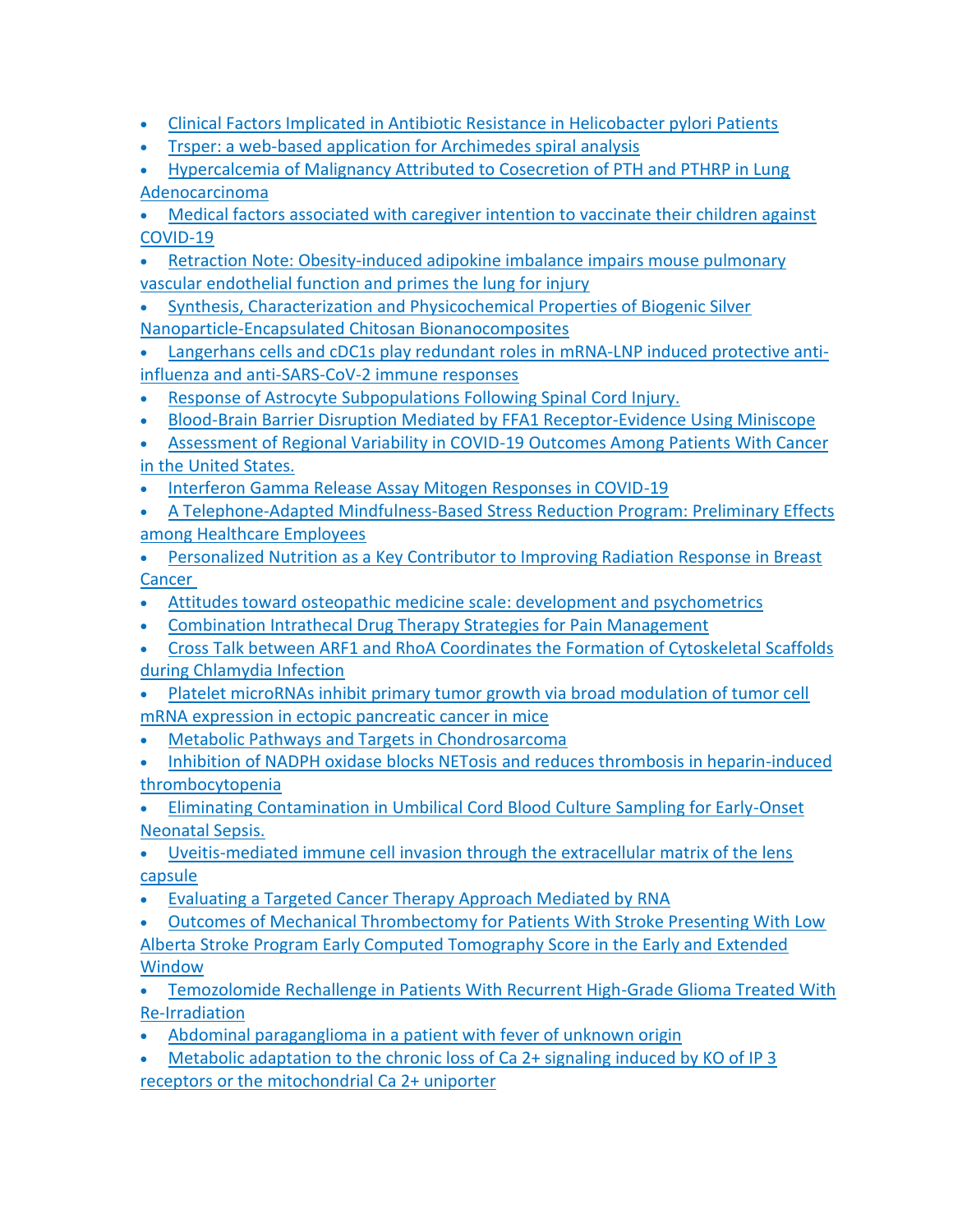- [Eliminating Contamination in Umbilical Cord Blood Culture Sampling for Early-Onset](https://jdc.jefferson.edu/pedsfp/111/)  [Neonatal Sepsis.](https://jdc.jefferson.edu/pedsfp/111/)
- The Effects of Physical Activity on Cancer Patients Undergoing Treatment with Immune [Checkpoint Inhibitors: A Scoping Review](https://jdc.jefferson.edu/cgi/viewcontent.cgi?article=1168&context=medoncfp)
- [Endovascular approach in the management of idiopathic myointimal hyperplasia of the](https://jdc.jefferson.edu/cgi/viewcontent.cgi?article=1349&context=medfp)  [inferior mesenteric vein](https://jdc.jefferson.edu/cgi/viewcontent.cgi?article=1349&context=medfp)
- [Coping in Pediatric Burn Survivors and Its Relation to Social Functioning and Self-](https://jdc.jefferson.edu/cgi/viewcontent.cgi?article=1113&context=pedsfp)[Concept](https://jdc.jefferson.edu/cgi/viewcontent.cgi?article=1113&context=pedsfp)
- [Reduced Risk of Reoperations With Modern Deep Brain Stimulator Systems: Big Data](https://jdc.jefferson.edu/cgi/viewcontent.cgi?article=1173&context=neurosurgeryfp)  [Analysis From a United States Claims Database](https://jdc.jefferson.edu/cgi/viewcontent.cgi?article=1173&context=neurosurgeryfp)
- [Point-of-Care Ultrasound: New Concepts and Future Trends](https://jdc.jefferson.edu/cgi/viewcontent.cgi?article=1119&context=radiologyfp)
- [Augmentation of pedicle screws using bone grafting in patients with spinal](https://jdc.jefferson.edu/neurosurgeryfp/168)  [osteoporosis](https://jdc.jefferson.edu/neurosurgeryfp/168)

• [Contrast-enhanced Ultrasound Assessment of Treatment Response in a Patient with](https://jdc.jefferson.edu/cgi/viewcontent.cgi?article=1118&context=radiologyfp) [Multifocal Hepatocellular Carcinoma Treated with Transarterial Chemo and](https://jdc.jefferson.edu/cgi/viewcontent.cgi?article=1118&context=radiologyfp)  [Radioembolization](https://jdc.jefferson.edu/cgi/viewcontent.cgi?article=1118&context=radiologyfp)

- [Promoter considerations in the design of lentiviral vectors for use in treating lysosomal](https://jdc.jefferson.edu/cgi/viewcontent.cgi?article=1112&context=pedsfp)  [storage diseases](https://jdc.jefferson.edu/cgi/viewcontent.cgi?article=1112&context=pedsfp)
- [Accrediting Graduate Programs in Healthcare Quality and Safety](https://jdc.jefferson.edu/cgi/viewcontent.cgi?article=1144&context=healthpolicyfaculty)
- [TERA-Seq: true end-to-end sequencing of native RNA molecules for transcriptome](https://jdc.jefferson.edu/cgi/viewcontent.cgi?article=1202&context=bmpfp)  [characterization](https://jdc.jefferson.edu/cgi/viewcontent.cgi?article=1202&context=bmpfp)

• [Durable Response to Brentuximab Vedotin Plus Cyclophosphamide, Doxorubicin, and](https://jdc.jefferson.edu/cgi/viewcontent.cgi?article=1167&context=medoncfp)  [Prednisone \(BV-CHP\) in a Patient with CD30-Positive PTCL Arising as a Post-Transplant](https://jdc.jefferson.edu/cgi/viewcontent.cgi?article=1167&context=medoncfp)  [Lymphoproliferative Disorder \(PTLD\)](https://jdc.jefferson.edu/cgi/viewcontent.cgi?article=1167&context=medoncfp)

• [Gut permeability and osteoarthritis, towards a mechanistic understanding of the](https://jdc.jefferson.edu/cgi/viewcontent.cgi?article=1155&context=rothman_institute)  [pathogenesis: a systematic review](https://jdc.jefferson.edu/cgi/viewcontent.cgi?article=1155&context=rothman_institute)

• [Looking Upstream: Promoting Health Equity in Philadelphia through Novel Partnership](https://jdc.jefferson.edu/cgi/viewcontent.cgi?article=1143&context=healthpolicyfaculty)  **[Strategies](https://jdc.jefferson.edu/cgi/viewcontent.cgi?article=1143&context=healthpolicyfaculty)** 

• [Time-resolved cryo-EM visualizes ribosomal translocation with EF-G and GTP](https://jdc.jefferson.edu/cgi/viewcontent.cgi?article=1201&context=bmpfp)

• [The Relationship Between Discoid Meniscus and Articular Cartilage Thickness: A](https://jdc.jefferson.edu/cgi/viewcontent.cgi?article=1154&context=rothman_institute)  [Quantitative Observational Study With MRI](https://jdc.jefferson.edu/cgi/viewcontent.cgi?article=1154&context=rothman_institute)

• Fever in a returning traveler: [A case and literature review of melioidosis](https://jdc.jefferson.edu/cgi/viewcontent.cgi?article=1011&context=didem)

• [The Effects of Physical Activity on Cancer Patients Undergoing Treatment with Immune](https://jdc.jefferson.edu/cgi/viewcontent.cgi?article=1166&context=medoncfp)  [Checkpoint Inhibitors: A Scoping Review.](https://jdc.jefferson.edu/cgi/viewcontent.cgi?article=1166&context=medoncfp)

• [Mistrust, Neighborhood Deprivation, and Telehealth Use in African Americans with](https://jdc.jefferson.edu/emfp/169/)  [Diabetes.](https://jdc.jefferson.edu/emfp/169/)

• [Beyond the Raskin Protocol: Ketamine, Lidocaine, and Other Therapies for Refractory](https://jdc.jefferson.edu/anfp/77/)  [Chronic Migraine.](https://jdc.jefferson.edu/anfp/77/)

• Metabolic Syndrome and Acute Respiratory Distress Syndrome in Hospitalized Patients With COVID-19

• The role of electrical stimulation for rehabilitation and regeneration after spinal cord injury

• [IgG4-Mediated Neurologic Autoimmunities: Understanding the Pathogenicity of IgG4,](https://jdc.jefferson.edu/neurologyfp/272/) [Ineffectiveness of IVIg, and Long-Lasting Benefits of Anti-B Cell Therapies](https://jdc.jefferson.edu/neurologyfp/272/)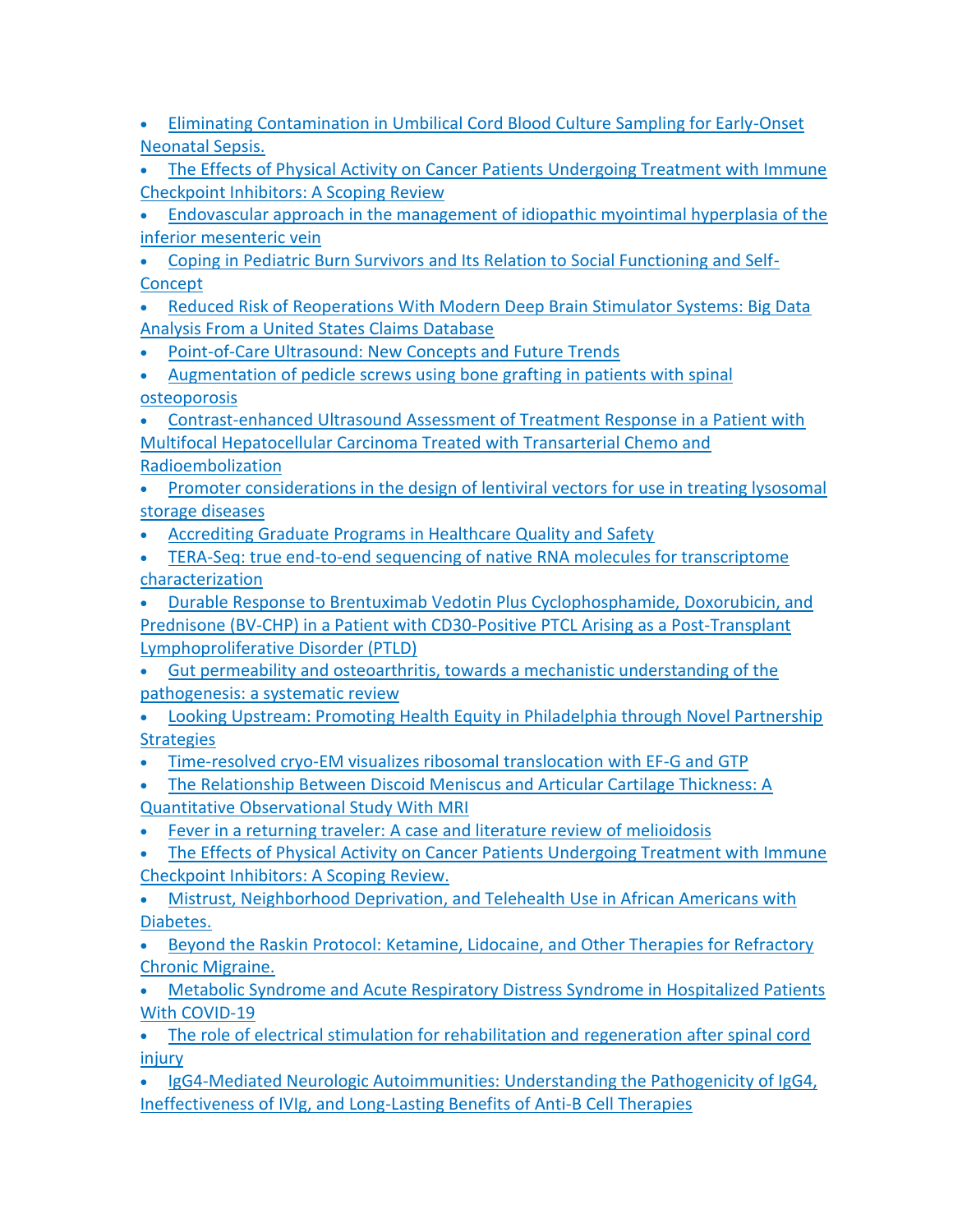- [Secondary syphilis mimicking marginal zone B-cell lymphoma](https://jdc.jefferson.edu/dcbfp/159/)
- [Association between exposure to radioactive iodine after the Chernobyl accident and](https://jdc.jefferson.edu/radiologyfp/118)  [thyroid volume in Belarus 10-](https://jdc.jefferson.edu/radiologyfp/118)15 years later
- [A focus on the future of opioid prescribing: implementation of a virtual opioid and pain](https://jdc.jefferson.edu/healthpolicyfaculty/139)  [management module for medical students](https://jdc.jefferson.edu/healthpolicyfaculty/139)
- Comparing the Water-Tight Closure of Barbed and Conventional Suture Under Static and Dynamic Conditions in an Ex-Vivo Human Knee Arthrotomy Model.
- [Psychosis-Induced Exertional Rhabdomyolysis](https://jdc.jefferson.edu/abingtonfp/68) without Acute Kidney Injury or [Myoglobinuria.](https://jdc.jefferson.edu/abingtonfp/68)
- [Resting-State Functional MRI Metrics in Patients With Chronic Mild Traumatic Brain](https://jdc.jefferson.edu/rothman_institute/157/)  [Injury and Their Association With Clinical Cognitive Performance.](https://jdc.jefferson.edu/rothman_institute/157/)
- [Treatment-Specific Hippocampal Subfield Volume Changes With Antidepressant](https://jdc.jefferson.edu/department_neuroscience/60/)  [Medication or Cognitive-Behavior Therapy in Treatment-Naive Depression.](https://jdc.jefferson.edu/department_neuroscience/60/)
- [A qualitative study on the impact of long-distance travel for gynecologic cancer care](https://jdc.jefferson.edu/obgynfp/82)
- [Giant abdominal aortic aneurysms](https://jdc.jefferson.edu/surgeryfp/205)
- [Revision total knee arthroplasty outcomes in solid organ transplant Patients, a matched](https://jdc.jefferson.edu/rothman_institute/158)  [cohort study of aseptic and infected revisions](https://jdc.jefferson.edu/rothman_institute/158)
- [When Eating Becomes Torturous: Understanding Nutrition-Related Cancer Treatment](https://jdc.jefferson.edu/iehpfp/14)  [Side Effects among Individuals with Cancer and Their Caregivers](https://jdc.jefferson.edu/iehpfp/14)
- [To improve quality, leverage design](https://jdc.jefferson.edu/medfp/333)
- Use of tocilizumab, remdesivir, and high-dose methylprednisolone prevents intubation [in an ESRD patient with COVID-19 pneumonia](https://jdc.jefferson.edu/pharmacyfp/49)
- [How To Hospital: barriers to developing a patient 'Hospital Survival Guide' to support](https://jdc.jefferson.edu/healthpolicyfaculty/142)  [information transfer during ward-rounds on the patient journey from admission to hospital](https://jdc.jefferson.edu/healthpolicyfaculty/142)  [to discharge](https://jdc.jefferson.edu/healthpolicyfaculty/142)
- Pathogenic TNF- $\alpha$  drives peripheral nerve inflammation in an Aire-deficient model of [autoimmunity](https://jdc.jefferson.edu/neurologyfp/273)
- [Early Morphological Changes of the Rectus Femoris](https://jdc.jefferson.edu/medfp/332) Muscle and Deep Fascia in Ullrich [Congenital Muscular Dystrophy](https://jdc.jefferson.edu/medfp/332)
- Diagnosing Vitreoretinal Lymphomas—[An Analysis of the Sensitivity of Existing Tools](https://jdc.jefferson.edu/willsfp/148)
- [Micro-Computed Tomographic Analysis of the Shaping Ability of XP-Endo Shaper in](https://jdc.jefferson.edu/transmedfp/92)  [Oval-Shaped Distal Root Canals of Mandibular Molars](https://jdc.jefferson.edu/transmedfp/92)
- [Characterizing primary care for patients with major depressive disorder using electronic](https://jdc.jefferson.edu/healthpolicyfaculty/141)  [health records of a US-based healthcare provider](https://jdc.jefferson.edu/healthpolicyfaculty/141)
- [Chronoradiobiology of Breast Cancer: The Time Is Now to Link Circadian Rhythm and](https://jdc.jefferson.edu/radoncfp/160)  [Radiation Biology](https://jdc.jefferson.edu/radoncfp/160)
- [Rehabilitation Care at the Time of Coronavirus Disease-19 \(COVID-19\) Pandemic: A](https://jdc.jefferson.edu/healthpolicyfaculty/140)  [Scoping Review of Health System Recommendations](https://jdc.jefferson.edu/healthpolicyfaculty/140)
- [Otitis Media Practice During the COVID-19 Pandemic.](https://jdc.jefferson.edu/otofp/61)
- [Severe acute generalized exanthematous pustulosis with toxic epidermal necrolysis-like](https://jdc.jefferson.edu/dcbfp/161)  [desquamation: A case series of 8 patients](https://jdc.jefferson.edu/dcbfp/161)
- [Bassini inguinal hernia repair: Obsolete or still a viable surgical option? A single center](https://jdc.jefferson.edu/orthofp/166)  [cohort study](https://jdc.jefferson.edu/orthofp/166)
- [A Secondary Analysis of a Pilot Prospective Patient-Reported Outcomes Study](https://jdc.jefferson.edu/radoncfp/161)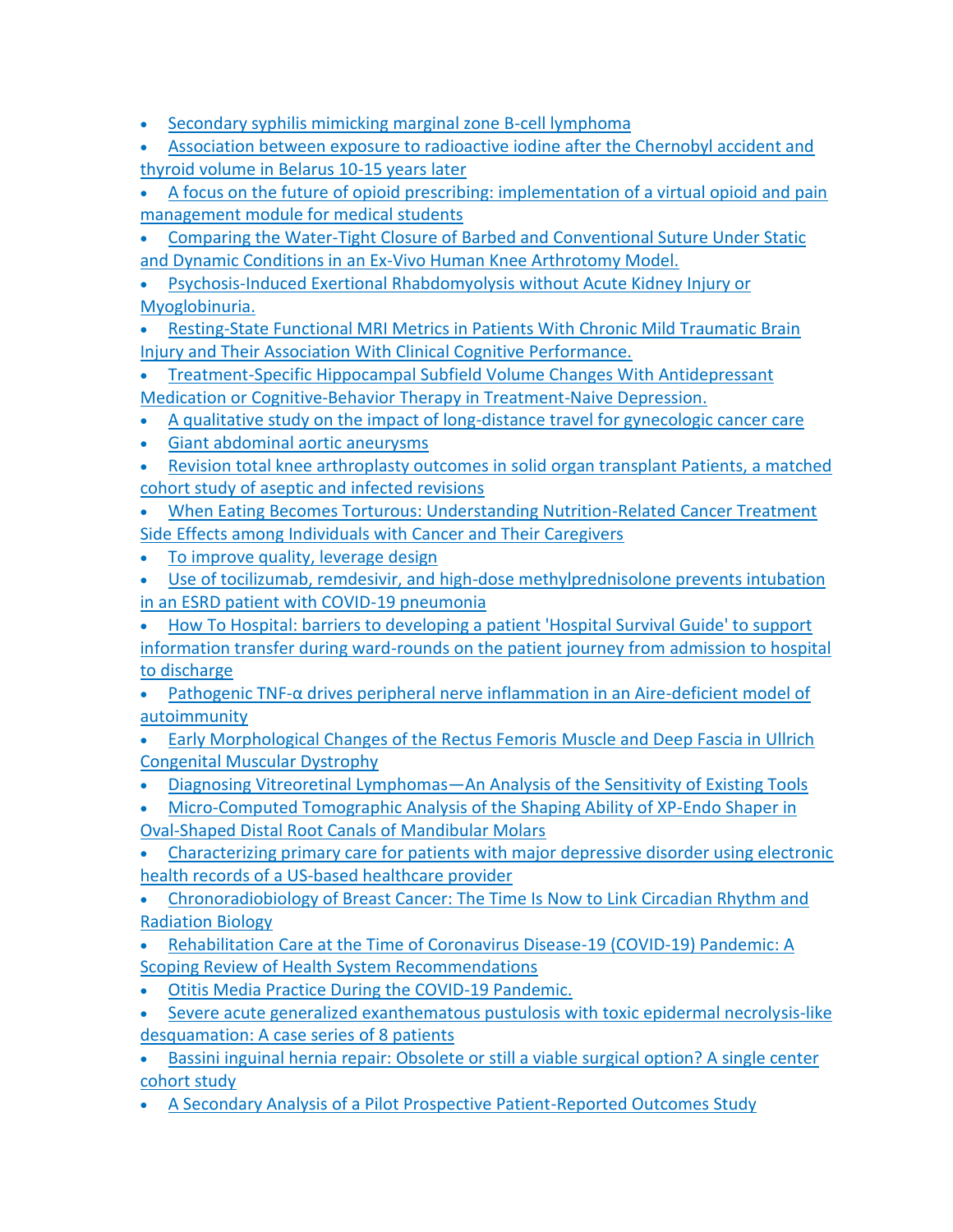- [Simultaneous brain and intramedullary spinal abscesses in a patient with Streptococcus](https://jdc.jefferson.edu/pacbfp/343)  [intermedius infection](https://jdc.jefferson.edu/pacbfp/343)
- [Development of a Financial Toxicity Screening Tool for Radiation Oncology:](https://jdc.jefferson.edu/radoncfp/161)

• [Targeting Accuracy Considerations for Simultaneous Tumor Treating Fields Antimitotic](https://jdc.jefferson.edu/jchpfp/6)  [Therapy During Robotic Hypofractionated Radiation Therapy.](https://jdc.jefferson.edu/jchpfp/6)

- [Multidirectional instability in female athletes](https://jdc.jefferson.edu/rothman_institute/161/)
- [Development of the Uncertainty Communication Checklist: A Patient-Centered](https://jdc.jefferson.edu/emfp/172)  [Approach to Patient Discharge From the Emergency Department](https://jdc.jefferson.edu/emfp/172)
- [I Don't Have a Diagnosis for You: Preparing Medical Students to Communicate](https://jdc.jefferson.edu/emfp/171)  [Diagnostic Uncertainty in the Emergency Department](https://jdc.jefferson.edu/emfp/171)
- Variations in management of A3 and A4 cervical spine fractures as designated by the AO [Spine Subaxial Injury Classification System](https://jdc.jefferson.edu/rothman_institute/162)
- [Social media-based intervention to promote HBV screening and liver cancer prevention](https://jdc.jefferson.edu/medoncfp/173)  [among Korean Americans: Results of a pilot study](https://jdc.jefferson.edu/medoncfp/173)
- [Cerebral Blood Flow and Brain Functional Connectivity Changes in Older Adults](https://jdc.jefferson.edu/radiologyfp/120)  [Participating in a Mindfulness-Based Stress Reduction Program](https://jdc.jefferson.edu/radiologyfp/120)
- Ghost mitochondria drive metastasis through adaptive GCN2/Akt therapeutic vulnerability
- [Severity assessment of impairment in spinal cord](https://jdc.jefferson.edu/orthofp/168) injury; a systematic review on [challenging points about International Standards for Neurological Classification of Spinal](https://jdc.jefferson.edu/orthofp/168)  [Cord Injury](https://jdc.jefferson.edu/orthofp/168)
- [Challenges and Opportunities for Immunotherapeutic Intervention against Myeloid](https://jdc.jefferson.edu/neurosurgeryfp/173)  [Immunosuppression in Glioblastoma](https://jdc.jefferson.edu/neurosurgeryfp/173)
- [Crossroads of Drug Abuse and HIV Infection: Neurotoxicity and CNS Reservoir](https://jdc.jefferson.edu/transmedfp/96) [Liquid-Liquid Phase Separation of TDP-43 and FUS in Physiology and Pathology of](https://jdc.jefferson.edu/bmpfp/205)  [Neurodegenerative Diseases](https://jdc.jefferson.edu/bmpfp/205)
- [Abcc6 Null Mice-a Model for Mineralization Disorder PXE Shows Vertebral Osteopenia](https://jdc.jefferson.edu/orthofp/169)  [Without Enhanced Intervertebral Disc Calcification With Aging](https://jdc.jefferson.edu/orthofp/169)
- [Differences in Clinical and Functional Outcomes Between Osteochondral Allograft](https://jdc.jefferson.edu/rothman_institute/163)  [Transplantation and Autologous Chondrocyte Implantation for the Treatment of Focal](https://jdc.jefferson.edu/rothman_institute/163)  [Articular Cartilage](https://jdc.jefferson.edu/rothman_institute/163) Defects
- [Coronary Revascularization Versus Optimal Medical Therapy in Renal Transplant](https://jdc.jefferson.edu/medfp/338)  [Candidates With Coronary Artery Disease: A Systematic Review and Meta-Analysis.](https://jdc.jefferson.edu/medfp/338)
- [DNA-PKcs: A Targetable Protumorigenic Protein Kinase.](https://jdc.jefferson.edu/cbfp/189)
- [Nanoscale rules governing the organization of glutamate receptors in spine synapses are](https://jdc.jefferson.edu/department_neuroscience/61)  [subunit specific](https://jdc.jefferson.edu/department_neuroscience/61)
- [A Randomized Study of Lenvatinib 18 mg vs 24 mg in Patients With Radioiodine-](https://jdc.jefferson.edu/medoncfp/174)[Refractory Differentiated Thyroid Cancer](https://jdc.jefferson.edu/medoncfp/174)

# **Thesis/Dissertations**

- [Identity, Transition, And High-Performing Veterans](https://jdc.jefferson.edu/diss_masters/22)
- [Targeting Therapeutically Relevant Vulnerabilities Induced by Pancreatic Ductal](https://jdc.jefferson.edu/dissertations/AAI27664947)  [Adenocarcinoma Genetics and Microenvironment](https://jdc.jefferson.edu/dissertations/AAI27664947)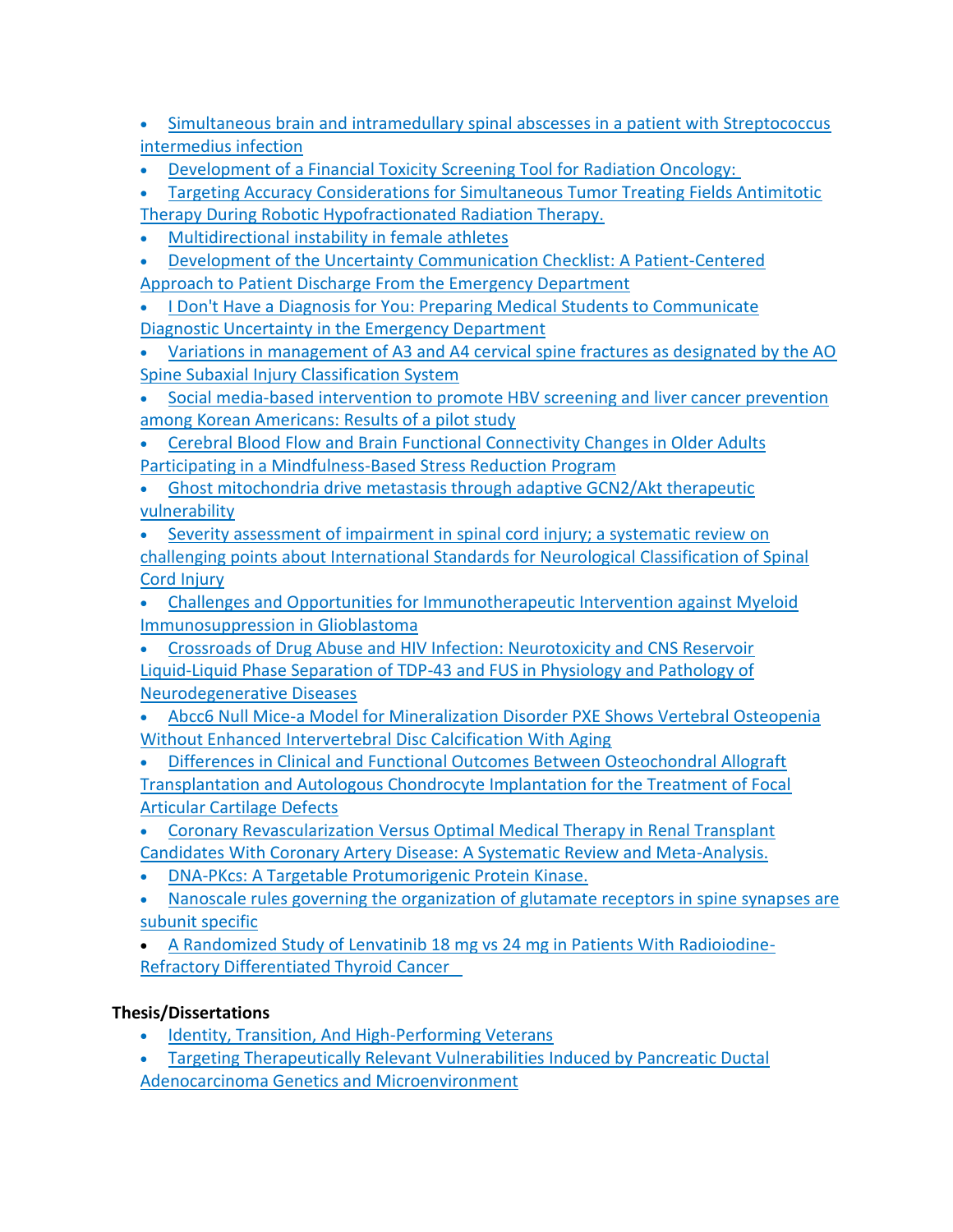- [Understanding the Consequences of Dipeptide Repeat Protein Formation in C9orf72-](https://jdc.jefferson.edu/dissertations/AAI28962246) [Als/Ftd](https://jdc.jefferson.edu/dissertations/AAI28962246)
- [Designing a Program to Help Urban Pastors Cope With Compassion Stress](https://jdc.jefferson.edu/cgi/viewcontent.cgi?article=1020&context=diss_masters)
- [Spirituality and Opioid Addiction Recovery](https://jdc.jefferson.edu/diss_masters/21)
- [Human Sex-Specific Synaptic Adhesion Proteins NLGN4X and NLGN4Y Regulate the Dual](https://jdc.jefferson.edu/dissertations/AAI28869124)  [Innervation of Dendritic Spines](https://jdc.jefferson.edu/dissertations/AAI28869124)
- [Modulating EphBs in the Dorsal Horn Attenuates Neuropathic Pain After Cervical Spinal](https://jdc.jefferson.edu/dissertations/AAI28868187)  [Cord Injury](https://jdc.jefferson.edu/dissertations/AAI28868187)
- [Central and Peripheral Transcriptomic Networks Driving Cardiovascular Control](https://jdc.jefferson.edu/dissertations/AAI28863554)
- [Systems-Level Analysis of Regulatory Networks Involved in Alcoholic Liver Disease](https://jdc.jefferson.edu/dissertations/AAI28776635) [The Architecture of a Prototypical Bacterial Virus DNA-Ejectosome](https://jdc.jefferson.edu/dissertations/AAI28773981)
- Differential Activation of Pain Circuitry Neuron Populations in Spinal Cord Injury Induced [Neuropathic Pain](https://jdc.jefferson.edu/dissertations/AAI28773653)
- [DNA-PKcs: Novel Roles and Therapeutic Targeting in Prostate Cancer](https://jdc.jefferson.edu/dissertations/AAI28771941) Mechanisms and Regulation of Nf-[κB Nuclear Import Through Importin α Isoforms](https://jdc.jefferson.edu/dissertations/AAI28720871)
- [Mechanism of Transcription Initiation and Primer Generation at the Mitochondrial](https://jdc.jefferson.edu/dissertations/AAI28719831)  [Origin of Replication, OriL](https://jdc.jefferson.edu/dissertations/AAI28719831)
- [Molecular Mechanisms of the EphB-NMD Receptor Extracellular Interaction](https://jdc.jefferson.edu/dissertations/AAI28718237)
- [E2F1 and Androgen Receptor Dysregulation Drives RB-Deficient Cancer Progression](https://jdc.jefferson.edu/dissertations/AAI28652255)
- [Identifying WNK1 as a Negative Regulator of NLRP3 Inflammasome Activation and](https://jdc.jefferson.edu/dissertations/AAI28714111)  **[Pyroptosis](https://jdc.jefferson.edu/dissertations/AAI28714111)**
- [Elucidating Mechanisms Mediating Genome Recognition and Cell Fate Determination by](https://jdc.jefferson.edu/dissertations/AAI28646345)  [p53](https://jdc.jefferson.edu/dissertations/AAI28646345)
- [Comparing Treatment Effectiveness and Patient-Reported Outcomes of Four Treatment](https://jdc.jefferson.edu/dissertations/AAI28414878)  [Alternatives for Obstructive Sleep Apnea](https://jdc.jefferson.edu/dissertations/AAI28414878)
- [Guanylyl Cyclase C Vaccines for Secondary Prevention of Metastatic Colorectal Cancer](https://jdc.jefferson.edu/dissertations/AAI28418286)
- [An Implementation Science Perspective on the Effectiveness of Primary Care Teams](https://jdc.jefferson.edu/dissertations/AAI28152809)
- [Biomarkers in Reproductive Medicine: Toward Selecting the Best IVF Embryo for](https://jdc.jefferson.edu/dissertations/AAI27542408)  **[Transfer](https://jdc.jefferson.edu/dissertations/AAI27542408)**

## **Grand Rounds and Lectures**

- [The Transgender Athlete](https://jdc.jefferson.edu/fmlectures/531)
- [ECT For Catatonia Of Non-Psychiatric Origins](https://jdc.jefferson.edu/phbgr/22)
- [Trauma Survivorship](https://jdc.jefferson.edu/surgerygr/218)
- [Psychopharmacology of Autism Spectrum Disorder](https://jdc.jefferson.edu/phbgr/21/)
- Principles of HIV Therapy
- [Update on Cannabis: How do we guide our patients and what does the evidence show?](https://jdc.jefferson.edu/jmbcim_lectures/131)
- [Sending ED Patients Home Safely with High-Sensitivity Troponin](https://jdc.jefferson.edu/phlspoptalk/40)
- [Lifestyle Modification for Fatty Liver Disease](https://jdc.jefferson.edu/fmlectures/525)
- [Delirium](https://jdc.jefferson.edu/fmlectures/524)
- [Breast Cancer Screening in High Risk Individuals](https://jdc.jefferson.edu/fmlectures/513)
- [Chronic Hepatitis B: Primary Care Screening, Diagnosis, and Prevention](https://jdc.jefferson.edu/fmlectures/512)
- [What does the PCP need to know about hepatitis C?](https://jdc.jefferson.edu/fmlectures/511)
- [All In: Inclusion in Practice](https://jdc.jefferson.edu/context/jmbcim_lectures/article/1130/type/native/viewcontent)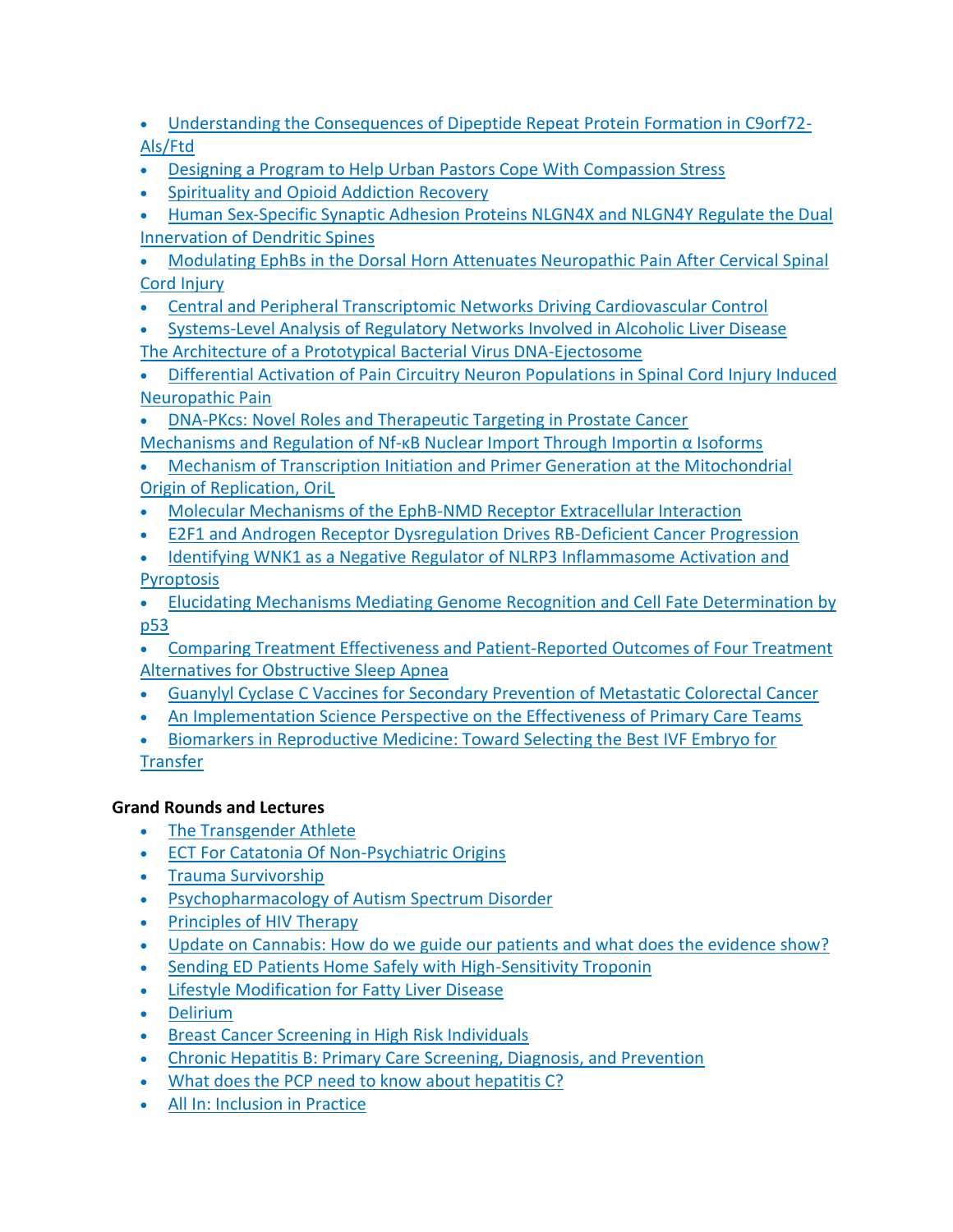- [5th of November Fire Disaster Sierra Leone](https://jdc.jefferson.edu/surgerygr/214)
- [Developing a Morbidity, Mortality, and Improvement Conference Series -](https://jdc.jefferson.edu/phbgr/13) January 5,

[2022](https://jdc.jefferson.edu/phbgr/13)

- [Pediatric Type 2 Diabetes](https://jdc.jefferson.edu/fmlectures/516)
- [Cultural Humility: Caring for AAPI During the COVID-19 Pandemic](https://jdc.jefferson.edu/fmlectures/515)
- [Common Fungal Skin Conditions in People of Color: Diagnosis and Treatment](https://jdc.jefferson.edu/fmlectures/514)
- [Endocannabinoids and Cannabinoids: Science and Politics in 50 Minutes -](https://jdc.jefferson.edu/phbgr/14) January 12, [2022](https://jdc.jefferson.edu/phbgr/14)
- [Aging with Pride: Caring for LGBT+ Older Adults](https://jdc.jefferson.edu/fmlectures/517)
- [Ethics of Thoracic Organ Transplantation in Donation After Cardiac Death \(DCD\)](https://jdc.jefferson.edu/surgerygr/215/)
- [Hypertensive Disorders of Pregnancy](https://jdc.jefferson.edu/fmlectures/520/)
- [Impact of COVID-19 on Physical Activity and Return to Sport](https://jdc.jefferson.edu/fmlectures/519/)
- Anxiety Disorders and Sleep January 19, 2022
- [42nd Annual Albert M. Biele, MD, Memorial Lecture: The Past, Present, and Future of](https://jdc.jefferson.edu/phbgr/15/)  [Psychedelic Medicine -](https://jdc.jefferson.edu/phbgr/15/) January 26, 2022
- [Mental Health Challenges in the Asian-American and Pacific Islander Community -](https://jdc.jefferson.edu/phbgr/18) [February 2, 2022](https://jdc.jefferson.edu/phbgr/18)
- [Eight Kinds of Lies: Understanding and Management -](https://jdc.jefferson.edu/phbgr/17) September 1, 2021
- [The Importance of Mental Health in Elite Athletes](https://jdc.jefferson.edu/fmlectures/521)
- [Evaluation and Management of Gender Dysphoria](https://jdc.jefferson.edu/fmlectures/522/)
- [Open Posterior Component Separation and Transversus Abdominis Release in Ventral](https://jdc.jefferson.edu/surgerygr/216)  [Hernia Repair](https://jdc.jefferson.edu/surgerygr/216)
- [Dr. Michael E. DeBakey \(1908-2008\) Trailblazer in Cardiothoracic Surgery](https://jdc.jefferson.edu/gibbonsocietyprofiles/56)
- [The HRO Journey Doesn't Stop: Refreshing the Model 15 Years Later](https://jdc.jefferson.edu/phlspoptalk/38)
- [Translational Investigation: Asking the Right Questions](https://jdc.jefferson.edu/surgerygr/217/)
- [The Philadelphia Collaborative for Health Equity: Mobilizing Action to Address the](https://jdc.jefferson.edu/fmlectures/523/)

[impact of Social Determinants of Health on Metabolic Heart Disease in Pandemic Ravaged](https://jdc.jefferson.edu/fmlectures/523/)  **[Communities](https://jdc.jefferson.edu/fmlectures/523/)** 

- [Acupuncture and the Integrative Care Model](https://jdc.jefferson.edu/jmbcim_lectures/130/)
- [Community & Learner Impact of Student Run Clinics](https://jdc.jefferson.edu/fmlectures/526)
- ["You Wouldn't Understand:" Understanding the Inherent Challenges in Treating](https://jdc.jefferson.edu/phbgr/19)  Cannabis Use [Disorder in Children and Adolescents](https://jdc.jefferson.edu/phbgr/19)

• Journal Club- [The Role of Healthy Lifestyle in Cancer Incidence and Temporal Transitions](https://jdc.jefferson.edu/fmlectures/527)  [to Cardiometabolic Disease](https://jdc.jefferson.edu/fmlectures/527)

- [Core Nutrition Principles](https://jdc.jefferson.edu/fmlectures/528)
- [Gambling addiction and its treatment: Is the deck stacked against us?](https://jdc.jefferson.edu/phbgr/20)
- [The Rise of Urgent Care: Implications for the Future of Family Medicine](https://jdc.jefferson.edu/fmlectures/529)
- [Evaluating a Population Health Intervention:](https://jdc.jefferson.edu/phlspoptalk/39/) Insights from a Diabetes Management [Program](https://jdc.jefferson.edu/phlspoptalk/39/)

# **Capstone Presentations**

- [Addressing the Racial Disparity in Maternal Mortality: A Policy Analysis](https://jdc.jefferson.edu/mshp/22)
- [Improving Ambulatory Hypertension](https://jdc.jefferson.edu/ms_hqs/68) Care in a Large Urban Health System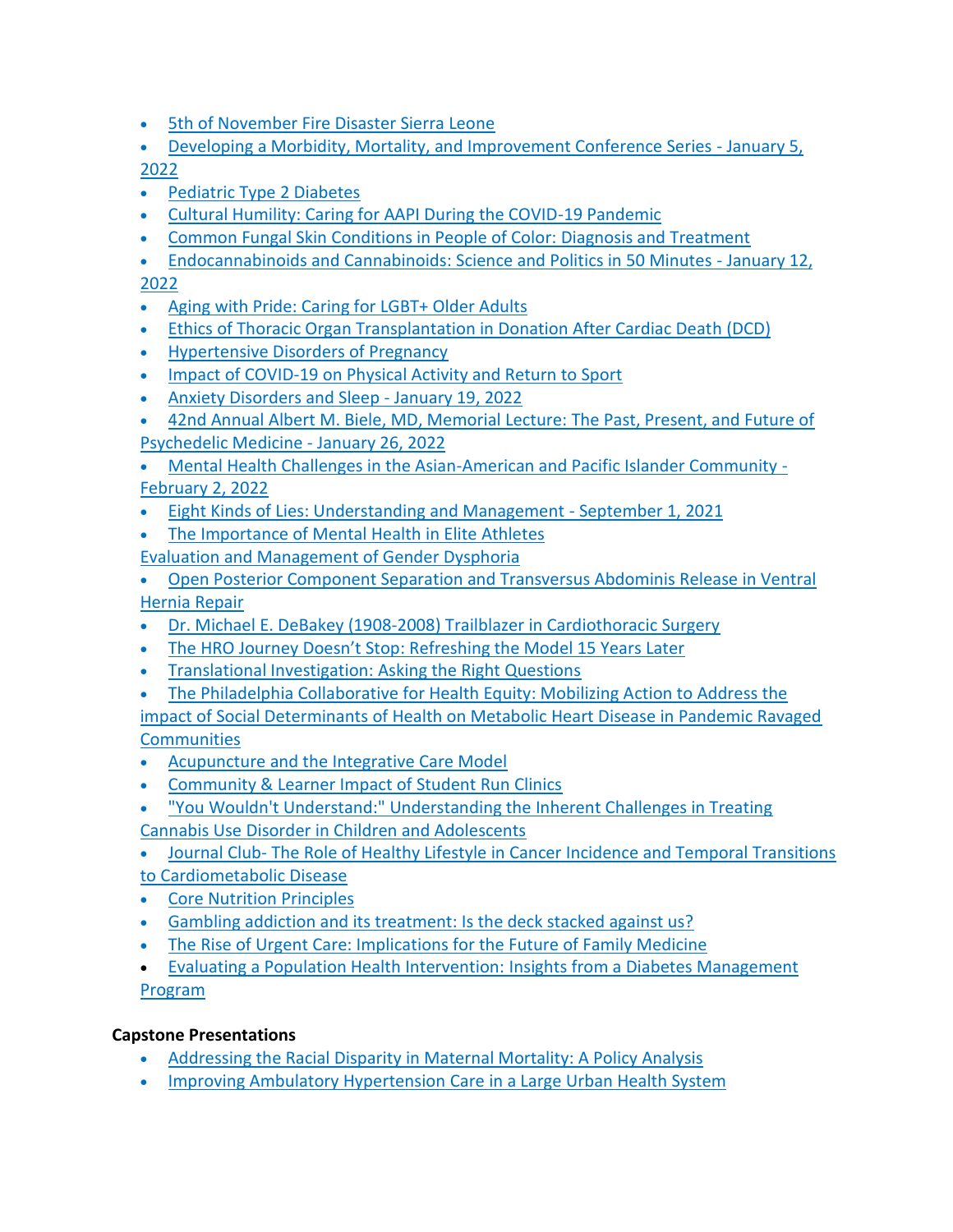• [Health System Investment in Population Health Capabilities: Implementing an Evaluative](https://jdc.jefferson.edu/pophealthprogram/26)  [Framework](https://jdc.jefferson.edu/pophealthprogram/26)

• [Are Digiceuticals The Missing Link To Value-Based Orthopaedics?](https://jdc.jefferson.edu/pophealthprogram/25)

• [Using Commercial Retail Pharmacy Data To Develop a Teaching Strategy for Population](https://jdc.jefferson.edu/pophealthprogram/24)  [Health Pharmacy](https://jdc.jefferson.edu/pophealthprogram/24)

- [Machine Learning Optimization of ICU Care: A Cost-Effectiveness Model](https://jdc.jefferson.edu/msaheor/23)
- [Medical Affairs and Successful Medical Device Strategies: Best Practices for Return on](https://jdc.jefferson.edu/msaheor/22)  [Intelligence \(ROI\)](https://jdc.jefferson.edu/msaheor/22)
- [Budget Impact Analysis of Semaglutide for Weight-loss Management in Overweight and](https://jdc.jefferson.edu/msaheor/21)  [Obese U.S. Adults](https://jdc.jefferson.edu/msaheor/21)
- [Improving Rates of Bone Mineral Density Screening and Vitamin D Sufficiency in](https://jdc.jefferson.edu/ms_hqs/67)  [Pediatric Inflammatory Bowel Disease](https://jdc.jefferson.edu/ms_hqs/67)
- [Predictors of Healthcare Utilization in Patients with Diabetes: Comparing Traditional](https://jdc.jefferson.edu/ms_hds/4)  [Statistical Methods to Supervised Machine Learning Approaches](https://jdc.jefferson.edu/ms_hds/4)

• [Increasing Timely Identification of Patients Who have Become Disconnected from High](https://jdc.jefferson.edu/ms_hqs/66)  [Flow Nasal Cannula \(HFNC\) by Adjusting the Urgency Level of Pulse-Oximeter Alarms](https://jdc.jefferson.edu/ms_hqs/66)

- [The Intersection of Reproductive Health, Race, and Gender Identity](https://jdc.jefferson.edu/fmlectures/518/)
- [Hypertension: Treat It Like a Lady](https://jdc.jefferson.edu/pche/1/)

# **Journals and Newsletters**

- [Collaborative Healthcare: Interprofessional Practice, Education and Evaluation \(JCIPE\),](https://jdc.jefferson.edu/jcipe/vol12/iss2/1)  [Volume 12, Number 2, Fall 2021/Winter 2022](https://jdc.jefferson.edu/jcipe/vol12/iss2/1)
	- $\circ$  Leveraging Similar Interests and Diverse Perspectives Through Interprofessional Team Science: A Reflection
	- o Meet an IPE Faculty Champion from TJU
	- $\circ$  Interviews with Health Mentor John More and Nursing Student/HMP Participant David Kaplan
	- o Addressing Ceiling Effects in IPE Assessments
	- o [Meet an IPE Student Champion at TJU](https://jdc.jefferson.edu/jcipe/vol12/iss2/5)
	- $\circ$  Impact of an Interprofessional Alzheimer's 3-D Virtual Training on Student Knowledge Confidence
	- o JCIPE Updates
	- o From the Editors
- [OT Department News-](https://jdc.jefferson.edu/otnews/4) Issue #3
- [OT Department News-](https://jdc.jefferson.edu/otnews/3) Issue #2
- [OT Department News-](https://jdc.jefferson.edu/otnews/1) Issue #1
- Evanescent- [Volume 3, Issue 1](https://jdc.jefferson.edu/evanescent/vol3/iss1/1)
- [Leadership Doctorates Newsletter: Volume 8, Number 1](https://jdc.jefferson.edu/sln/21)
- [Jefferson Research News -](https://jdc.jefferson.edu/researchnewsletter/28) January 2022
- [Jefferson Research News -](https://jdc.jefferson.edu/researchnewsletter/29/) February 2022
- "Surgical Solutions," Volume 16, Number 2 –Winter 2022
	- o Finding a 'Philanthropic Home'
	- o [News in Brief](https://jdc.jefferson.edu/jss/vol16/iss2/8)
	- o [Wound Healing Centers Offer Specialized Expertise & Resources](https://jdc.jefferson.edu/jss/vol16/iss2/6)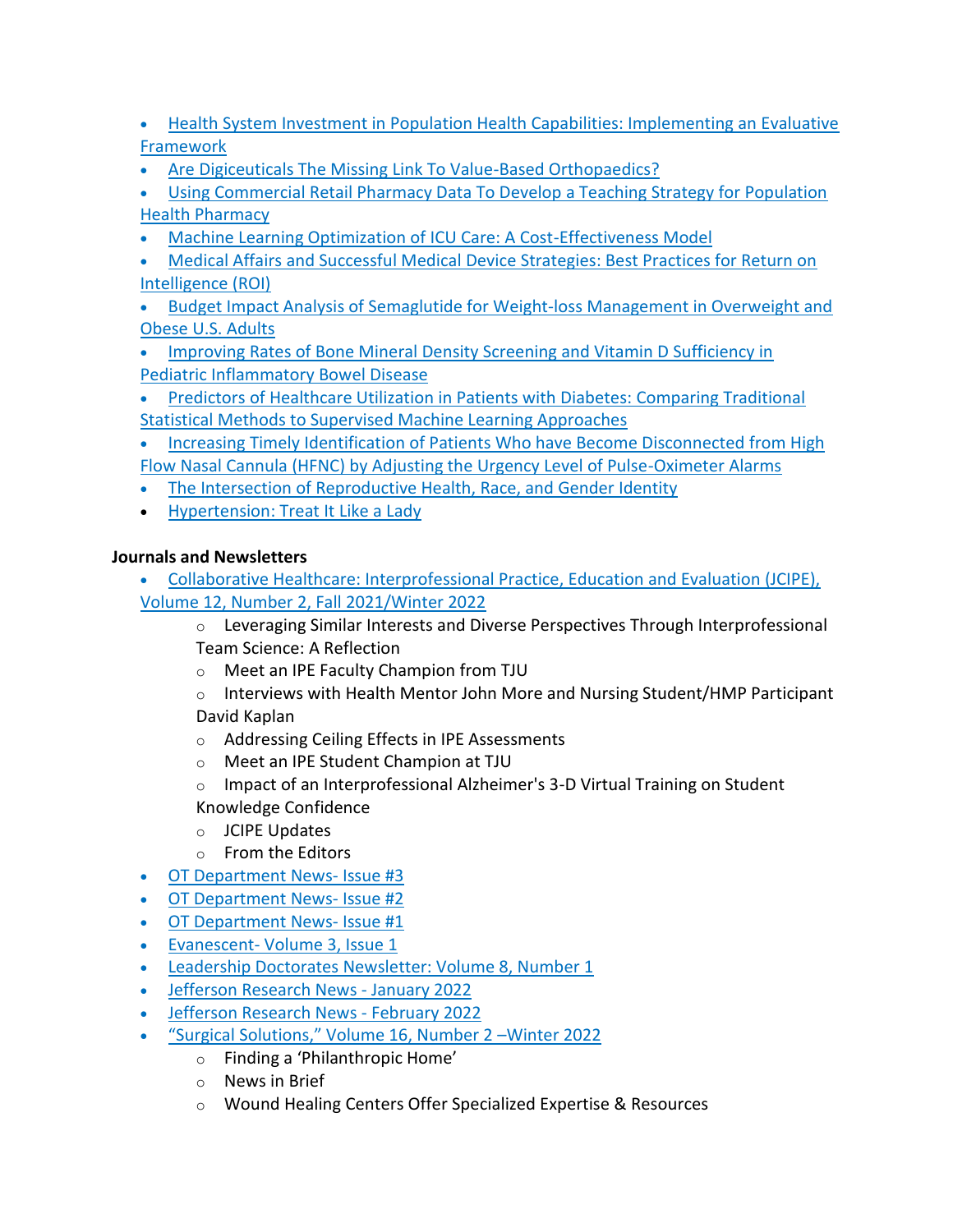- $\circ$  [Four Faculty Members Receive Grants, Awards for Innovative Research](https://jdc.jefferson.edu/jss/vol16/iss2/5)
- o Meet the Interns
- o [New Faculty](https://jdc.jefferson.edu/jss/vol16/iss2/3)
- o Over 500: A Grim Statistic
- $\circ$  HIPEC Program Combines Surgery and Heated Chemotherapy to Treat Advanced [Abdominal Cancers](https://jdc.jefferson.edu/jss/vol16/iss2/1)
- o Full Issue
- [Gibbon Surgical Society Email Newsletter -](https://jdc.jefferson.edu/gssnewsletter/1/) Get to Know Gibbon
- [Jefferson Research Magazine, Vol 2](https://jdc.jefferson.edu/researchmagazine/vol2/)
	- o Thomas Jefferson University Research Convergent Thinking, Creative Application
	- o Sending Jefferson Research to Space
	- o Anticipating Risk for Joint Replacement Problems
	- o Can Textiles Improve Emotional Wellbeing?
	- o JeffSolves with Student Innovation
	- o A Design for Mitigating Patient Hypothermia
	- o Does Art Reduce Bias Among Healthcare Providers?
	- o Measuring Empathy Among the Healthcare Team
	- o Canine Intervention for PTSD
	- o Assessing Trauma's Effects on Children
	- o Brain Implant Aims to Restore Movement After Stroke
	- o Immune Signals in Parkinson's Disease
	- o Invasive Plants for Commercial Use
	- o How Does Calcium Impact Cardiac Mitochondria?

### **Posters**

- [Reflux, Apnea and the Impact on Discharge](https://jdc.jefferson.edu/nursingposters/25)
- [Sudden Hearing Loss: WRS Importance and Timing of Medical Intervention](https://jdc.jefferson.edu/ariaposters/3)
- [Implicit Bias Training in Student Registered Nurse Anesthetists](https://jdc.jefferson.edu/nursingposters/26)

### **Miscellaneous**

- [JDC Quarterly Report, Oct-Dec, 2021](https://jdc.jefferson.edu/jdcreports/37)
- [Issues of the Analysis, Phila U. Yearbooks](https://jdc.jefferson.edu/analysis/) (25 volumes)

### **What People are Saying About the Jefferson Digital Commons:**

Name: Joan A. Country: US Role: family member Resource URL: [https://jdc.jefferson.edu/skmccommencement/52/](https://jdc.jefferson.edu/skmccommencement/52/  ) 

Comments: My grandfather was a member of this graduating class of Jefferson Medical College 1915.  It was wonderful to be able to share it with my 95 year old uncle, the son of Abe Dattner.  He has been a bit depressed lately and this really cheered him up.  Thank you for saving this bit of family history.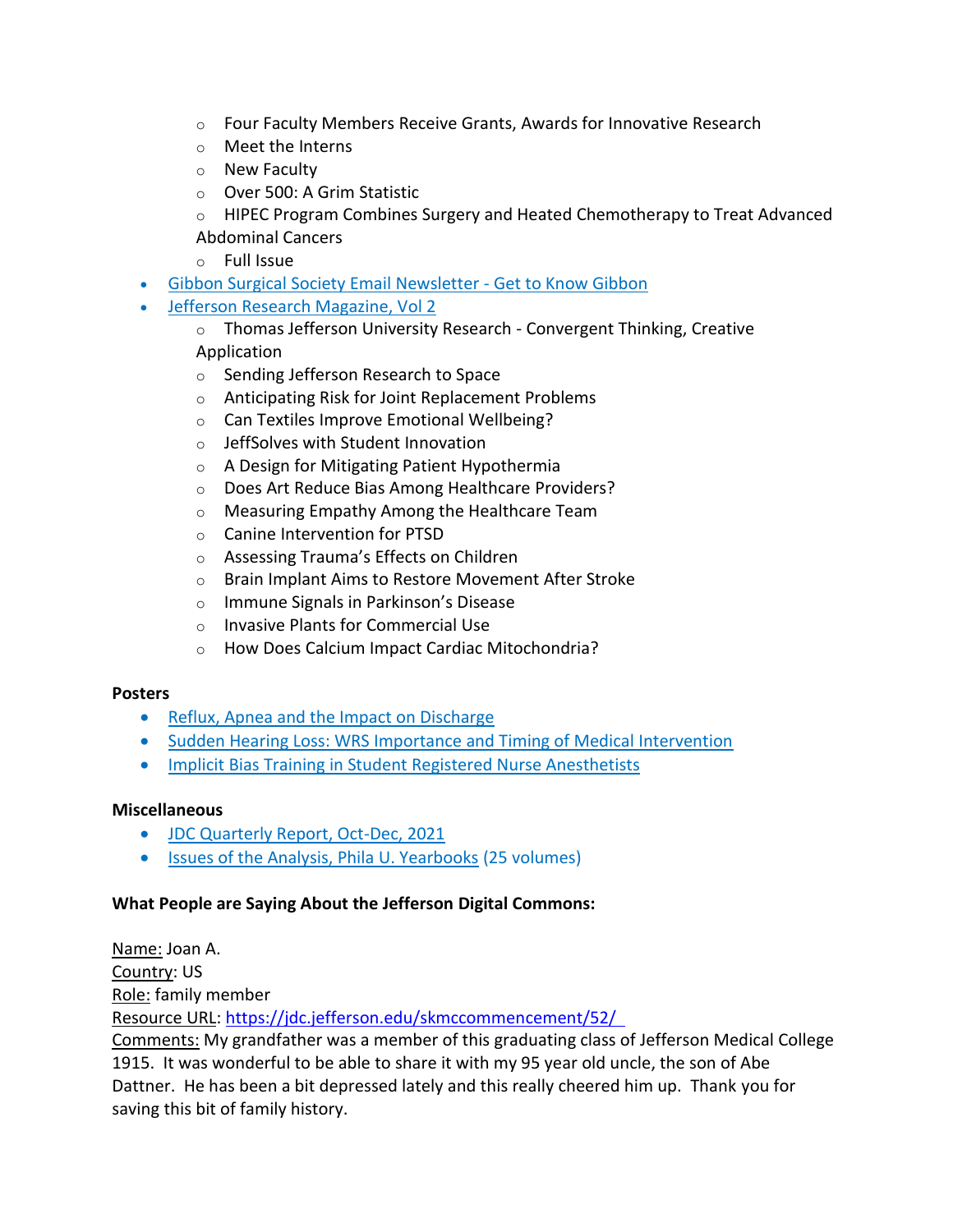Name: Adajean Purcell Country: US u: student Resource URL: [https://jdc.jefferson.edu/cgi/viewcontent.cgi?article=1266&context=](https://jdc.jefferson.edu/cgi/viewcontent.cgi?article=1266&context=%20jeffjpsychiatry  )  [jeffjpsychiatry](https://jdc.jefferson.edu/cgi/viewcontent.cgi?article=1266&context=%20jeffjpsychiatry  )  Comments: This paper is extremely helpful in my psych class as I have been assigned the role of

learning more about the first case of DID

Name: Jennifer Frazee Country: US Role: Director of Fort Gibson History Site Resource URL: [https://jdc.jefferson.edu/milsurgusa](https://jdc.jefferson.edu/milsurgusa  ) 

Comments: I am director of Fort Gibson Historic Site in Oklahoma and wish to establish educational programs dealing with the medicines of the time. This book is going to help me do the research to accurately depict that history.

Name: Wolfgang H. Dr. MUSS

Country: AT

Role: retired researcher & EM-Lab head

Resource URL:<https://library.jefferson.edu/forms/jdc/index.cfm> via Google Scholar Alerts Comments: Access 'Fast' and 'Furious' without any problems -perhaps also due to high bit rate of my WLAN-connection. Thank you for providing the article (perhaps though Creative Commons/Open Access).

Name: Margaret Bridwell Country: US Role: researcher Resource URL: Jefferson Digital Commons

Comments: I was so interesting in this internet form. My grandfather graduated from Jefferson Medical College in 1885. His name was John Milton Sooy from New Jersey. I have his graduation papers. I gave his graduation diploma to my brother with the same name. but I do have the small forms for the student to attend the different classes. They are framed in my home. My granddaughter was just accepted at Jefferson, but I do not if she will attend there. The entire article was very interested. MSB

Name: Valter Carneiro Da Cunha Daello Moreira Country: BR Role: CRM instructor Resource URL: All articles

Comments: I have been working for the last 7 years on projects that includes CRM from Aviation to health care in Brazil. So I am very interested in everything about CRM implementation.